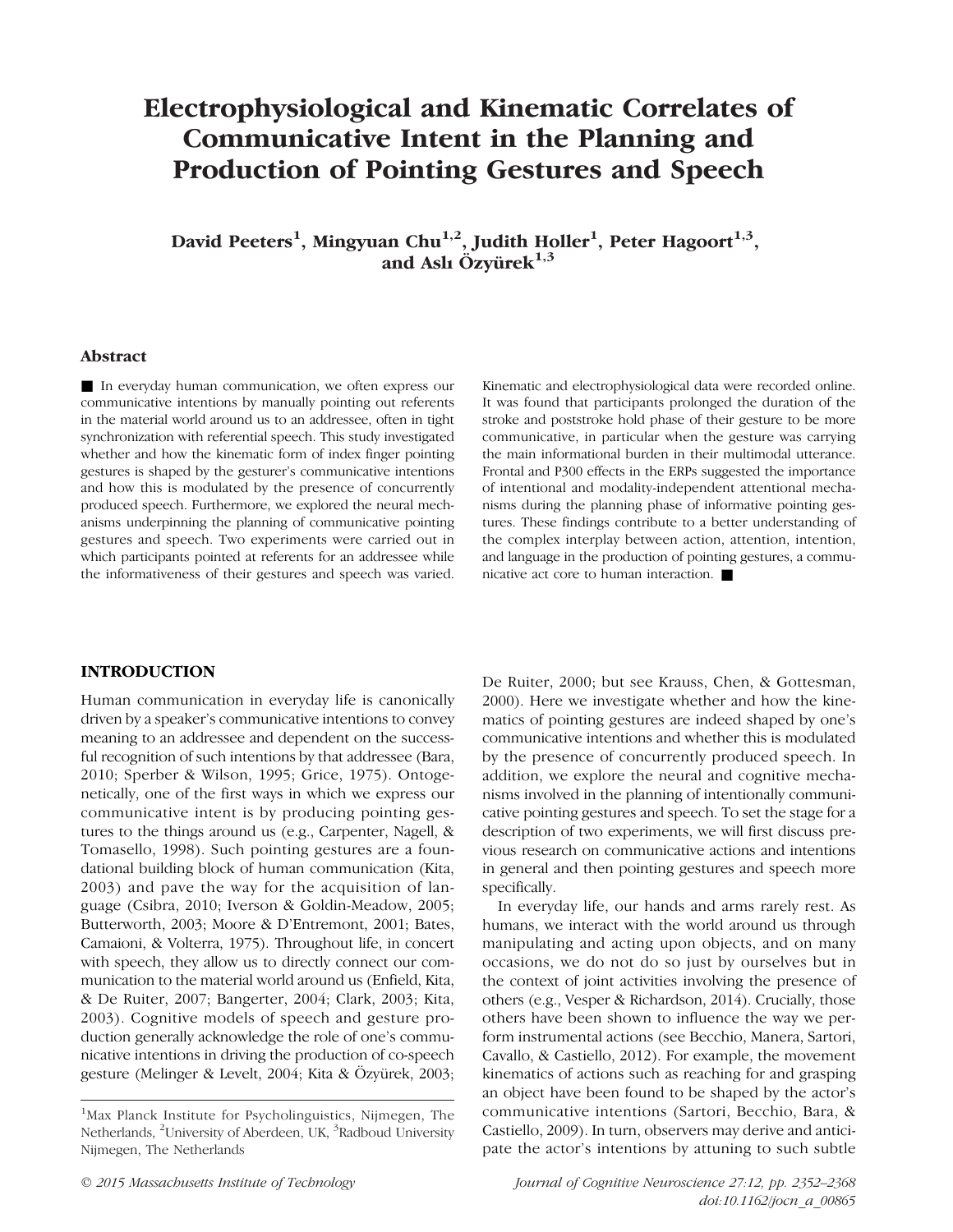kinematic parameters in the actor's movement (Sartori, Becchio, & Castiello, 2011). Research in the domain of (representational) co-speech hand gestures (e.g., Özyürek, 2002; see also Holler & Stevens, 2007; Gerwing & Bavelas, 2004) and interpersonal signaling in communicative actions more broadly (Vesper & Richardson, 2014) suggest that the close link between action and intention may not be restricted to instrumental or representational actions (see Pierno et al., 2009). Preliminary indications indeed suggest a relation between the kinematics of pointing gestures and the speaker–gesturer's communicative intent (Cleret de Langavant et al., 2011; Enfield et al., 2007). The field work by Enfield and colleagues (2007), for instance, suggests that the size of a pointing gesture may depend on whether it is intended to carry informationally foregrounded or backgrounded information in the speaker's utterance. However, whether, and if so how, the kinematics of pointing gestures, like instrumental actions, are shaped by context-specific communicative intentions remains largely unclear.

Pointing gestures often come with concurrent deictic speech such as spatial demonstratives (e.g., "this" and "that" in English). Speech and gesture are temporally tightly interconnected in the production of referring expressions (e.g., Chu & Hagoort, 2014; Kendon, 2004; McNeill, 1992; Levelt, Richardson, & La Heij, 1985) and can be used independently or simultaneously to single out a referent (Bangerter, 2004), that is, an object, person, or event on which one wishes to focus the attention of one's addressee by referring to it. Previous work has investigated whether the presence of speech as a second modality changes the kinematics of a corresponding gesture. Chieffi, Secchi, and Gentilucci (2009) found no kinematic difference between a condition in which participants manually pointed to a remote referent and a condition in which they did the same but also concomitantly produced congruent deictic speech ("there"). In contrast, Gonseth, Vilain, and Vilain (2013) found that pointing gestures produced without corresponding speech had a lower velocity and a longer poststroke hold phase compared to when deictic speech was concomitantly produced. This discrepancy in findings asks for further investigation.

The current study also aims to advance our understanding of the neural mechanisms involved in the planning and production of pointing gestures. Both in infants and adults, frontal markers of neuronal activity have been identified as being involved in the production of pointing gestures establishing a joint, interpersonal focus of attention on a referent (Cleret de Langavant et al., 2011; Henderson, Yoder, Yale, & McDuffie, 2002; Mundy, Card, & Fox, 2000). This frontal activation has been interpreted as reflecting the involvement of intention-related "mentalizing" networks (e.g., Brunetti et al., 2014). Using magnetoencephalography, Brunetti et al. (2014) found enhanced activity in dorsal regions of the ACC (in medial frontal cortex) for declarative pointing ("pointing to share

attention to an object—interpersonal" in their manipulation) compared to imperative pointing ("pointing to request an object—instrumental" in their manipulation) and argue that this difference reflects enhanced mentalizing activity. Central to the difference between the two conditions is the explicit assumption that imperative pointing has only an instrumental purpose. This is problematic though, because arguably also in imperative pointing the person gesturing considers her addressee as a mental, intentional agent when requesting an object by pointing (see Southgate, Van Maanen, & Csibra, 2007). Therefore, in the current study, we compare two situations that are both communicative and differ only in the communicative intent of the speaker–gesturer. Furthermore, it is an open question whether also other (e.g., attentional) neuronal mechanisms are involved in the planning and production of communicative pointing and whether (and if so, how) the presence of concomitantly produced speech interacts with possible intentional and attentional mechanisms involved.

In the current study, we adapted a paradigm introduced by Levelt et al. (1985) in which participants produce pointing gestures in an experimental setting (see also Chu & Hagoort, 2014; De Ruiter, 1998). In our manipulation, participants were asked to point with their index finger at one of four circles that lit up on a screen with or without producing concurrent speech. Index finger kinematics, speech, and EEG were continuously recorded. Crucially, as a proxy of the participants' communicative intent in the current study, we manipulated the informativeness of the pointing gestures. The notion of informativeness has been used successfully in previous studies to tap into communicative intentions involved in speech production (e.g., Willems et al., 2010). Everyday pointing gestures canonically occur in a context in which interlocutors share a joint attentional frame in which one person directs the attention of another person toward a location, event, or other entity in the perceptual environment, usually precisely to be informative about these referents (Tomasello, Carpenter, & Liszkowski, 2007). In the current study, in line with findings on communicative actions more broadly (Vesper & Richardson, 2014), participants may alter the kinematic properties of their movements to make them more informative, for instance, by slowing down the movements. Alternatively, different intentions may lead to different patterns of neural activity (see below) but lack behavioral consequences as reflected in the kinematic properties of the pointing movements (cf. Brunetti et al., 2014).

The current approach allows for time-locking ERPs not only to the onset of the gesture but also to the presentation of the stimulus/referent. Several effects can be predicted on the basis of previous work. Potential frontal effects in the current study may reflect participants' communicative intentions in planning their pointing gestures (cf. Brunetti et al., 2014; Cleret de Langavant et al., 2011; Henderson et al., 2002). Furthermore, upon the intention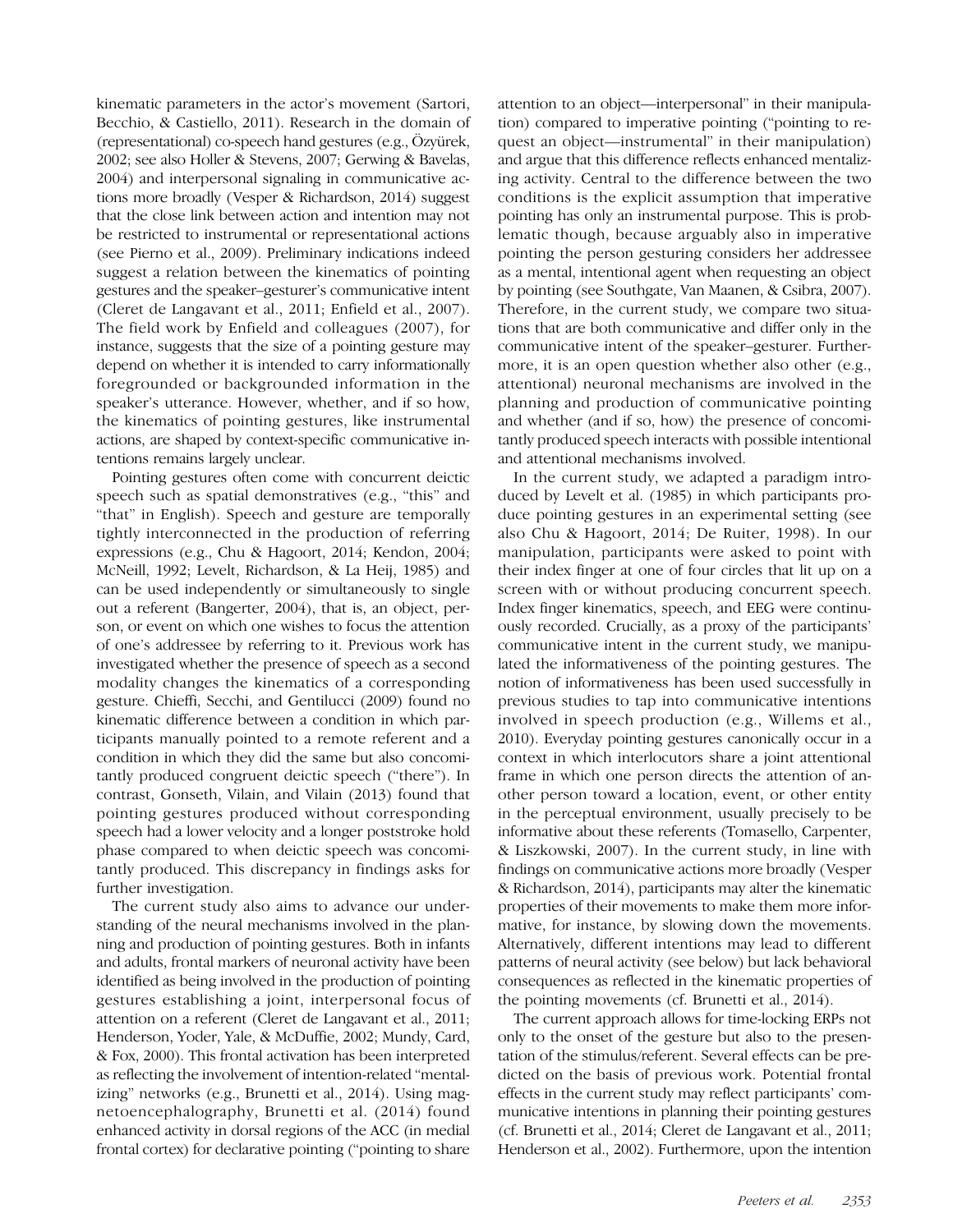P3b amplitude may be modulated by task-related cognitive demands that drive attentional resource allocation, such that its amplitude is smaller when a task requires greater amounts of attentional resources (Polich, 2007), in particular when attentional resource allocation is under voluntary control and perceptual quality of the stimuli does not differ across conditions (Kok, 2001), as in our setup. Smaller amplitude of the stimulus-locked P3b in our study may therefore index that participants voluntarily allocate more attentional resources when planning a more informative gesture for their addressee. A final possibility is that the readiness potential (or "Bereitschaftspotential"; Kornhuber & Deecke, 1965) is sensitive to our manipulation of communicative intent, which would be marked directly preceding the onset of the pointing gesture's execution as measured over contralateral, central electrode sites. Hence, in addition to investigating the effects of communicative intent on pointing gesture production, we also consider specific ERP components during the course of planning informative pointing gestures, including the P3b. We present two experiments that aim to further our understanding of the basic human communicative act of producing pointing gestures to a visible referent. On the basis of the theoretical considerations outlined above,

to produce a more informative gesture, participants may allocate more attentional resources to the task.

Experiment 1 investigates (i) whether and how communicative intentions shape the kinematic properties of manual pointing gestures, (ii) whether and how this is modulated by the presence of speech as a second modality, and (iii) the neural mechanisms underlying the communicative intent involved in planning pointing gestures and speech. In everyday multimodal referential communicative acts, the informational burden can be distributed differentially over the spoken and gestural modalities (e.g., Enfield et al., 2007). Therefore, Experiment 2 tests to what extent the kinematic and electrophysiological findings obtained in Experiment 1 are modality-independent, that is, whether they generalize to situations in which speech, rather than gesture, carries the informational burden in identifying a referent for an addressee in a multimodal utterance.

# EXPERIMENT 1

# Methods

# Participants

Twenty-four native speakers of Dutch (12 women; mean age = 20.6 years), studying at Radboud University Nijmegen, participated in the experiment. They were all right-handed, as assessed by a Dutch translation of the Edinburgh Inventory for hand dominance (Oldfield, 1971). Data from two additional participants were discarded due to a large number of trials that contained movement artifacts. Participants had normal or correctedto-normal vision and no language or hearing impairments or history of neurological disease. They provided written informed consent and were paid  $\epsilon$  20 for participation.

# Experimental Design and Setup

Participants were seated at a distance of 100 cm from a computer screen that was placed back-to-back with another computer screen (henceforth: the back screen). Stimuli were four white circles in a horizontal line on the top of the screen the participant viewed, mirroring four circles on the back screen. The circles could light up in either blue or yellow. A second participant (a confederate; henceforth, the addressee) looked at the back screen and the participant's pointing gesture via a camera. Figure 1 shows the addressee's view via the camera. On all trials, participants referred to the circle that lit up. The addressee noted on a paper form which of the four circles the participant referred to on each

Figure 1. Left: A participant pointing at a circle while EEG, motion tracking kinematics, and speech were continuously recorded. Right: The addressee's view of the back screen and the pointing participant during a less informative trial.

# A pointing participant



The addressee's view

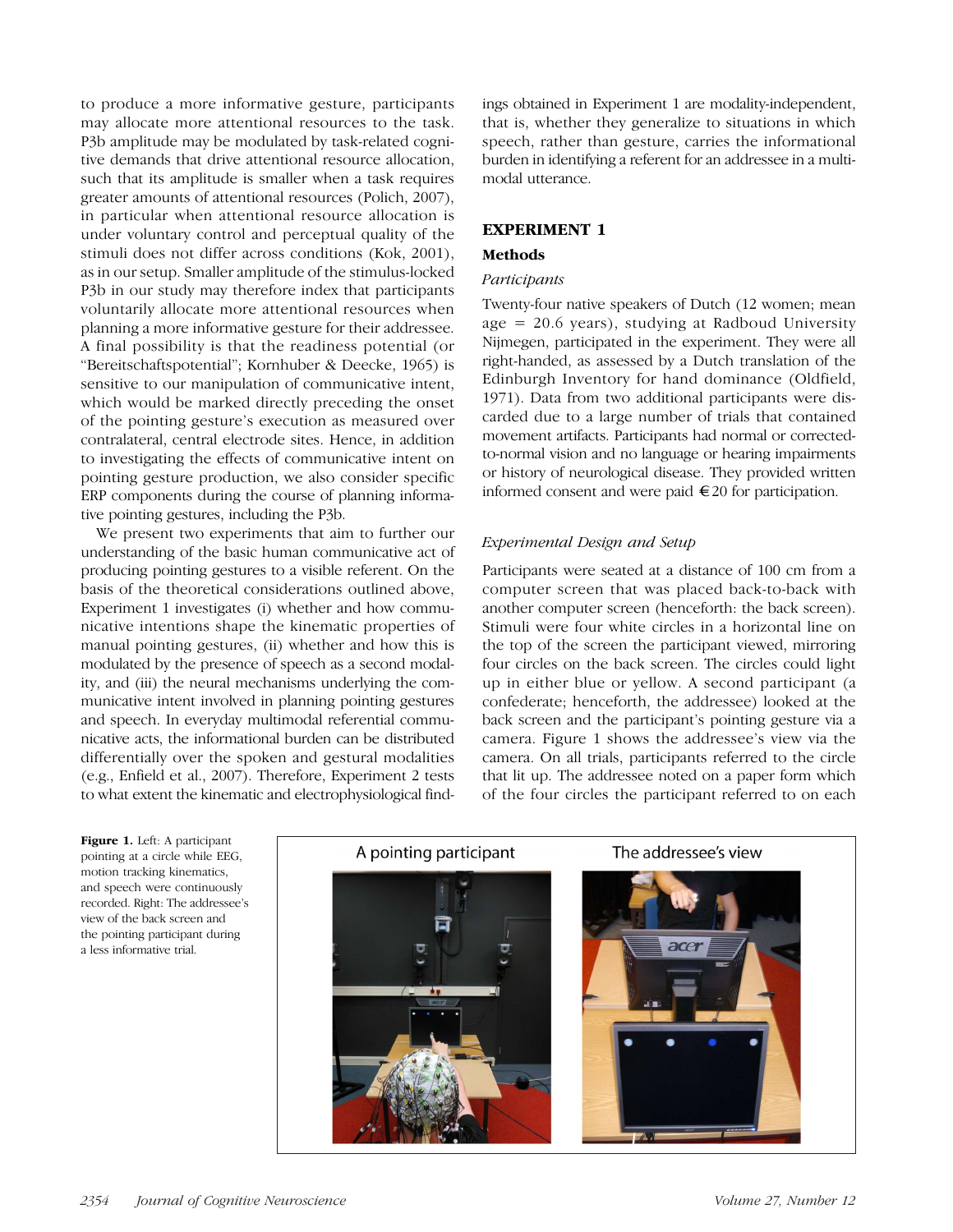trial (in speech and/or gesture). To make the deictic act more informative in one case but less informative in the other, the following setup was used. In both conditions, via a camera, the addressee observed the pointing gesture of the participant, as well as the circles on the back screen providing the corresponding view of the four circles the participant was seeing. This way, the addressee saw which of the four circles the participant pointed at. Before the arrival of the addressee, the experimenter showed the participant the computer to be used by the addressee and demonstrated that the addressee could see the participant's pointing gestures referring to circles on the computer screen. In this way, the participant knew that the addressee would look at the participant's gestures and to the circles presented on the back screen.

We manipulated the informativeness of the gesture (more informative vs. less informative) as well as the modality of the deictic act (gesture-only vs. gesture + speech) in a  $2 \times 2$  within-participants design. In the more informative condition, a circle turned blue or yellow only on the participant's screen but not on the back screen. Therefore, the participant's pointing gesture was the only source of information on which the addressee could base his or her decision in selecting the circle referred to by the participant. In the less informative condition, the respective circle would light up on both the participant's and the addressee's screen. Thus, the participant's pointing gesture was less informative, because the addressee saw the respective circle light up on the back screen at the same moment as the participant saw the corresponding circle light up (i.e., even before the onset of the participant's pointing gesture and/or speech). The participant received written instructions on the screen before each block, specifying whether during that block the addressee would or would not also see circles light up during that block. We decided to not have the addressee give feedback to the participant during the experiment and keep the gesturer's head out of the camera's shot to avoid differences in feedback across conditions and participants (cf. Campisi & Özyürek, 2013; Holler & Wilkin, 2011) and control for the deictic function of eye gaze.

The modality factor was manipulated by having participants use either one or two modalities in referring to the circles. In gesture-only blocks (G-only), participants pointed to a circle when it turned blue or yellow without producing speech. In gesture + speech blocks, participants pointed to the circle and said either die blauwe cirkel ("that blue circle") or die gele cirkel ("that yellow circle"), depending on the color of the circle. Note that, because any of the four circles could turn blue or yellow on any trial, the speech, which only ever referred to color but never to location, was never informative (neither in the more informative nor the less informative blocks) in this experiment. The rationale for this was that we were interested in the possible effect of the mere

presence of speech as a second modality, in addition to the informativeness of the deictic act that was manipulated separately in the gesture. Figure 2 gives an overview of the manipulation.

Each trial started with a fixation cross, displayed for 500 msec, followed by the presentation of four white circles. After a jittered period of 500–1000 msec, one of the circles turned yellow or blue. At this point, the participant was allowed to release her finger from a button, pointed to the blue or yellow circle, and (in the gesture + speech blocks), in speech, referred to the color of the circle. The experiment consisted of 16 blocks of 20 trials each. Every condition in the experiment was represented by four blocks. The order of presentation of blocks was counterbalanced across participants. In half of the trials a circle lit up yellow, in the other half it lit up blue. Each block of 20 trials consisted of 10 circles lighting up yellow and 10 lighting up blue, equally distributed over the four circles and the four conditions throughout the experiment in a randomized way.

# Procedure

On arrival of the participant, the experimenter explained that a second participant (i.e., the confederate addressee) would perform a behavioral task on the basis of the participant's gestures. The experimenter showed the participant the computer and form to be used by the addressee and demonstrated that the addressee could view the participant's pointing gestures referring to circles on the computer screen.

To keep participants motivated, it was emphasized that they were in a joint activity with the addressee and that the success of this joint activity depended on how well they worked together. The participant was then seated in a comfortable chair in the experiment room. The height of the screen was adjusted to the height of the eyes of the participant. The button used by the participant was placed at the height of the participant's elbow, 23 cm in front of the participant calculated from the vertical axis corresponding to the position of the participant's eyes. Participants were instructed to always rest their finger on this button, except when making the pointing gesture, which allowed calculating the duration and onset of the pointing gesture. An active, wireless sensor was placed on the participant's right index finger nail to allow for motion tracking of the pointing movements. Participants' EEG was recorded continuously throughout the experiment (see below).

After montage of the motion tracking sensor, the experimenter picked up the confederate addressee. The addressee was shown the room in which the participant performed the task, greeted the participant, and was seated in a chair in front of a computer in a room adjacent to the participant's room. Thirty-two test items (eight per condition) preceded the main experiment as a practice set. Participants received specific instructions to point with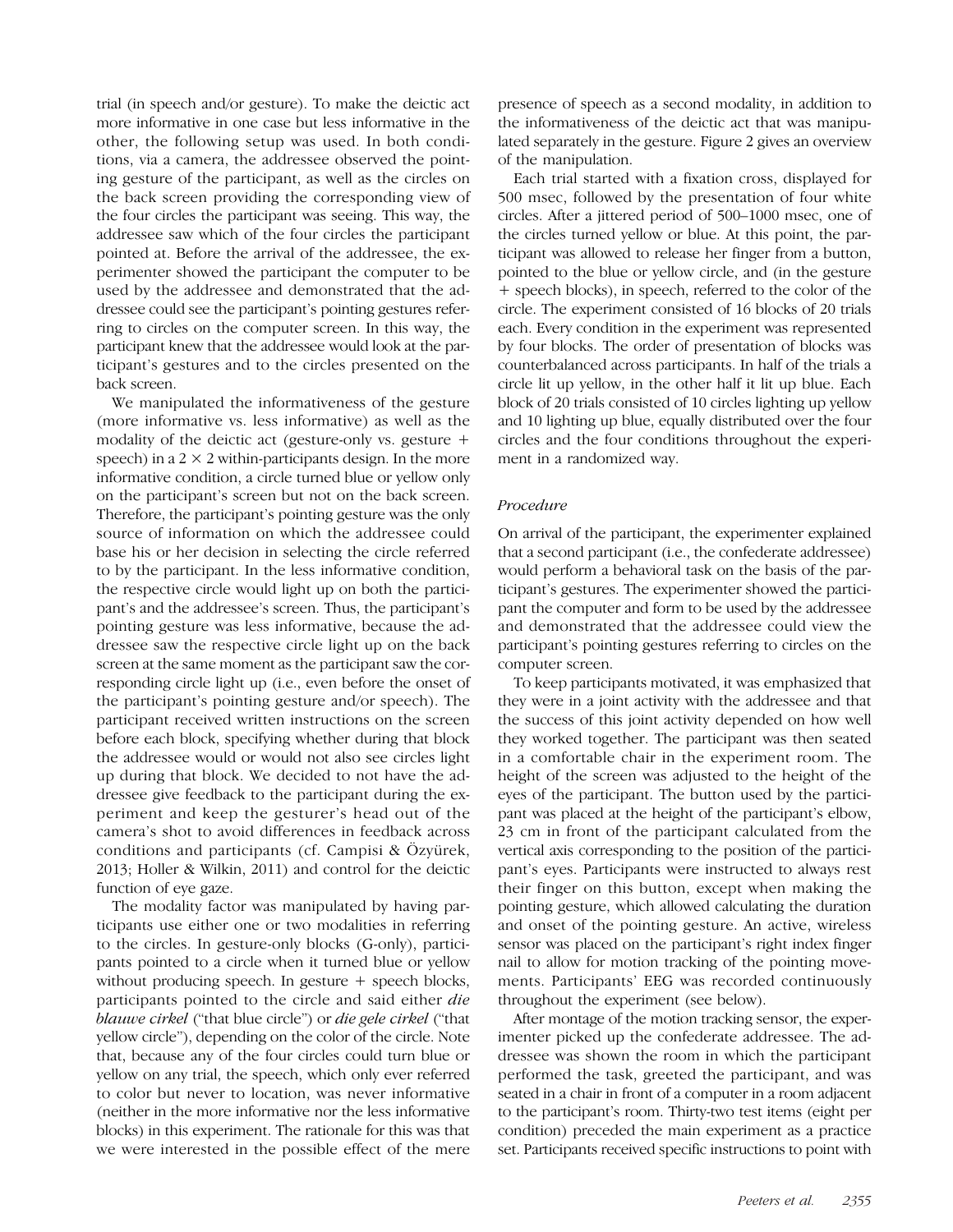

Figure 2. Overview of the design of the Experiments 1 and 2.

or without speech before each block. In addition, before each block, the participant was instructed whether the addressee could also see the same circles light up at the back screen or not during that block. Participants were asked to only move their hand and arm when pointing. During the experiment, participants were allowed to have a short break after every fourth block. Before and during the experiment, the communication between experimenter and addressee was minimal and fully scripted to be consistent across participants. The addressee provided no feedback to the participant during the experiment. After the experiment, the addressee was thanked for participation and left the room. After filling out a posttest questionnaire, participants were debriefed, financially compensated, and thanked for participation. The results of the post-test questionnaire revealed that all participants thought the confederate addressee was another (naive) participant who performed well on his task.

# Kinematic and Speech Recording and Analysis

Behavioral and kinematic data were acquired throughout the experiment using experimental software (Presentation, Neurobehavioral Systems, Inc., Berkeley, CA) and a 60-Hz motion tracking system and DTrack2 tracking

software (both from Advanced Realtime Tracking, Weilheim, Germany). In line with previous work (Chu & Hagoort, 2014; Levelt et al., 1985), we focused on different kinematic aspects of the pointing movements, including the gesture initiation time, the stroke duration, the apex time, the hold duration, the incremental distance traveled by the pointing finger, and the velocity of the movement. Praat software (version 5.2.46; Boersma & Weenink, 2009) was used to calculate offline the speech duration and the maximum loudness and mean loudness of speech. Table 1 gives an overview of how the kinematic and speech-related dependent variables were defined and calculated (cf. Chu & Hagoort, 2014; Levelt et al., 1985).

# Electrophysiological Recording and Analysis

Throughout the experiment, the participant's EEG was recorded continuously from 59 active electrodes (Brain Products, Munich, Germany) held in place on the scalp by an elastic cap (Neuroscan, Singen, Germany). In addition to the 59 scalp sites, three external electrodes were attached to record participants' EOG, one below the left eye (to monitor for vertical eye movement/blinks) and two on the lateral canthi next to the left and right eye (to monitor for horizontal eye movements). Finally, one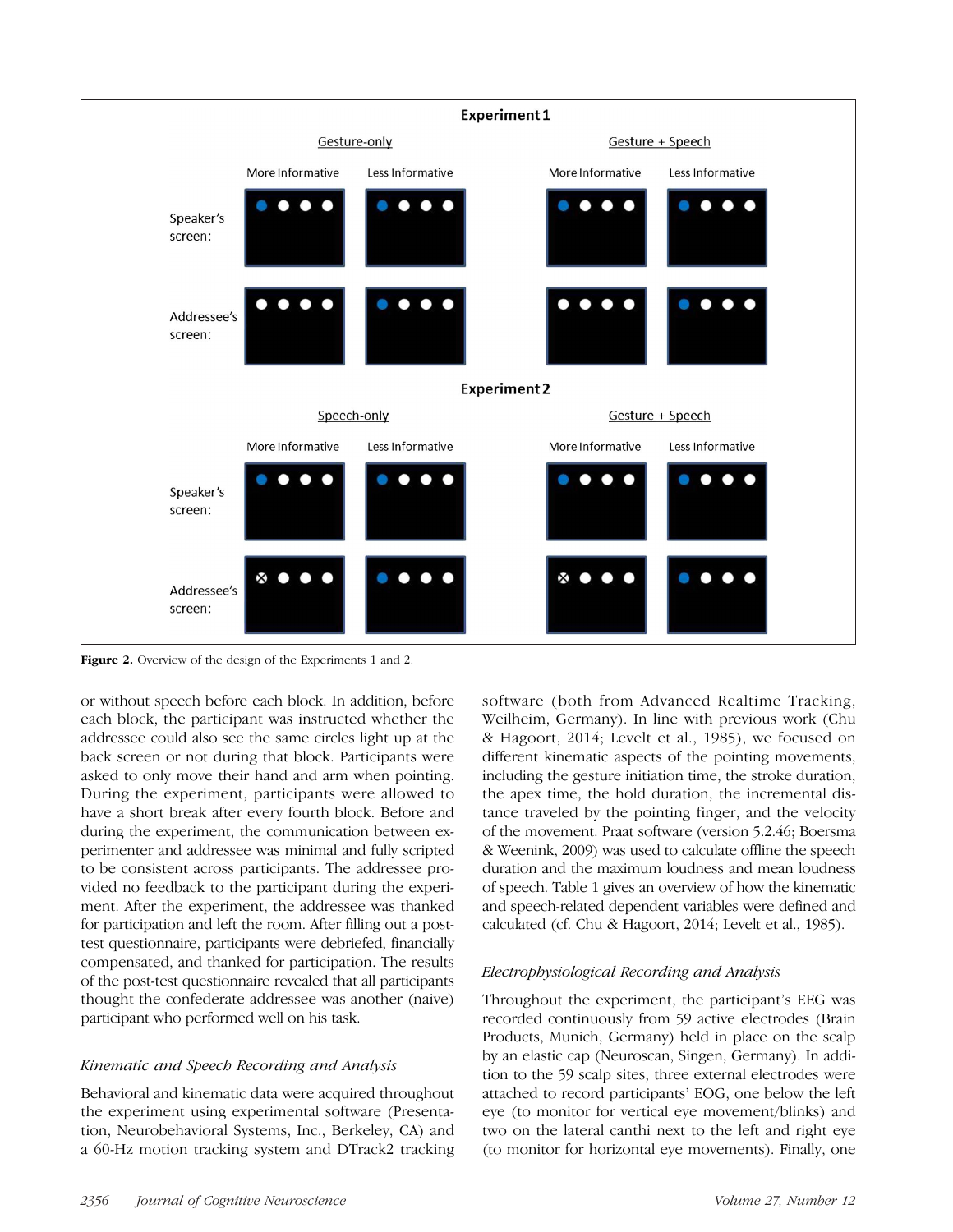electrode was placed over the left mastoid bone and one over the right mastoid bone. All electrode impedances were kept below 20 KΩ. The continuous EEG was recorded with a sampling rate of 500 Hz, a low cutoff filter of 0.01 Hz and a high cutoff filter of 200 Hz. EEG was filtered offline (high pass at 0.01 Hz and low pass at 40 Hz). All electrode sites were referenced online to the electrode placed over the left mastoid and re-referenced offline to the average of the right and left mastoids.

Markers were sent from the computer presenting the stimuli to the computer recording the EEG, at light onset and at gesture initiation. Using Brain Vision Analyzer software (Brain Products, Munich, Germany), ERPs were time-locked to light onset (i.e., stimulus-locked) and to gesture initiation (i.e., the onset of the pointing gesture;

henceforth called "gesture-locked"). In the stimuluslocked ERPs, the 100-msec prestimulus period was used as a baseline. In the gesture-locked ERPs, the period 700– 600 msec before gesture initiation was used as a baseline, because this time window reliably preceded stimulus onset (see gesture initiation time in Table 2), such that the gesture-locked ERP would globally reflect the time between stimulus onset and gesture initiation. Note that in both the stimulus-locked and the gesture-locked ERPs we thus look at the activity preceding the onset of the gesture. Trials containing muscular artifacts were removed from further analysis (5.5% of the total stimuluslocked data set; 13.7% of the total gesture-locked data set). The amount of removed trials was similar across the different levels of the informativeness and modality

Table 1. Definition of the (Behavioral) Kinematic and Speech-related Dependent Variables in Experiments 1 and 2, as Calculated for Each Experimental Trial

| Variable                             | Definition                                                                                                                                                   |
|--------------------------------------|--------------------------------------------------------------------------------------------------------------------------------------------------------------|
| Kinematic Dependent Variables        |                                                                                                                                                              |
| Gesture initiation time (msec)       | Gesture onset $-$ Light onset                                                                                                                                |
| Stroke duration (msec)               | Gesture apex $-$ Gesture onset                                                                                                                               |
| Apex time (msec)                     | Gesture apex $-$ Light onset                                                                                                                                 |
| Hold duration (msec)                 | Retraction time $-$ Gesture apex                                                                                                                             |
| Incremental distance (cm)            | The amount of distance traveled by the pointing index finger<br>between Gesture onset and Gesture apex                                                       |
| Velocity (cm/sec)                    | Apex time/Incremental distance                                                                                                                               |
| Speech-related Dependent Variables   |                                                                                                                                                              |
| Speech duration (msec)               | Speech offset $-$ Speech onset                                                                                                                               |
| Speech onset time (msec)             | Speech onset - Light onset                                                                                                                                   |
| Synchronization time (msec)          | Speech onset time $-$ Apex time                                                                                                                              |
| Maximum loudness (db)                | The maximum loudness of speech during an utterance                                                                                                           |
| Mean Loudness (db)                   | The average loudness of speech across an utterance                                                                                                           |
| Other Variables Used in Calculations |                                                                                                                                                              |
| Light onset                          | The moment in time a circle lit up                                                                                                                           |
| Gesture onset                        | The moment in time the participant's finger left the<br>button in order to point                                                                             |
| Gesture apex                         | The moment in time where the pointing index finger was at<br>least 7 cm from the button and moved forward only<br>less than 2 mm for two consecutive samples |
| Speech onset                         | The moment in time the participant started speaking                                                                                                          |
| Speech offset                        | The moment in time the participant stopped speaking                                                                                                          |
| Retraction time                      | The moment in time where the pointing index finger<br>moved back in the direction of the button for at least<br>2 mm in two consecutive samples              |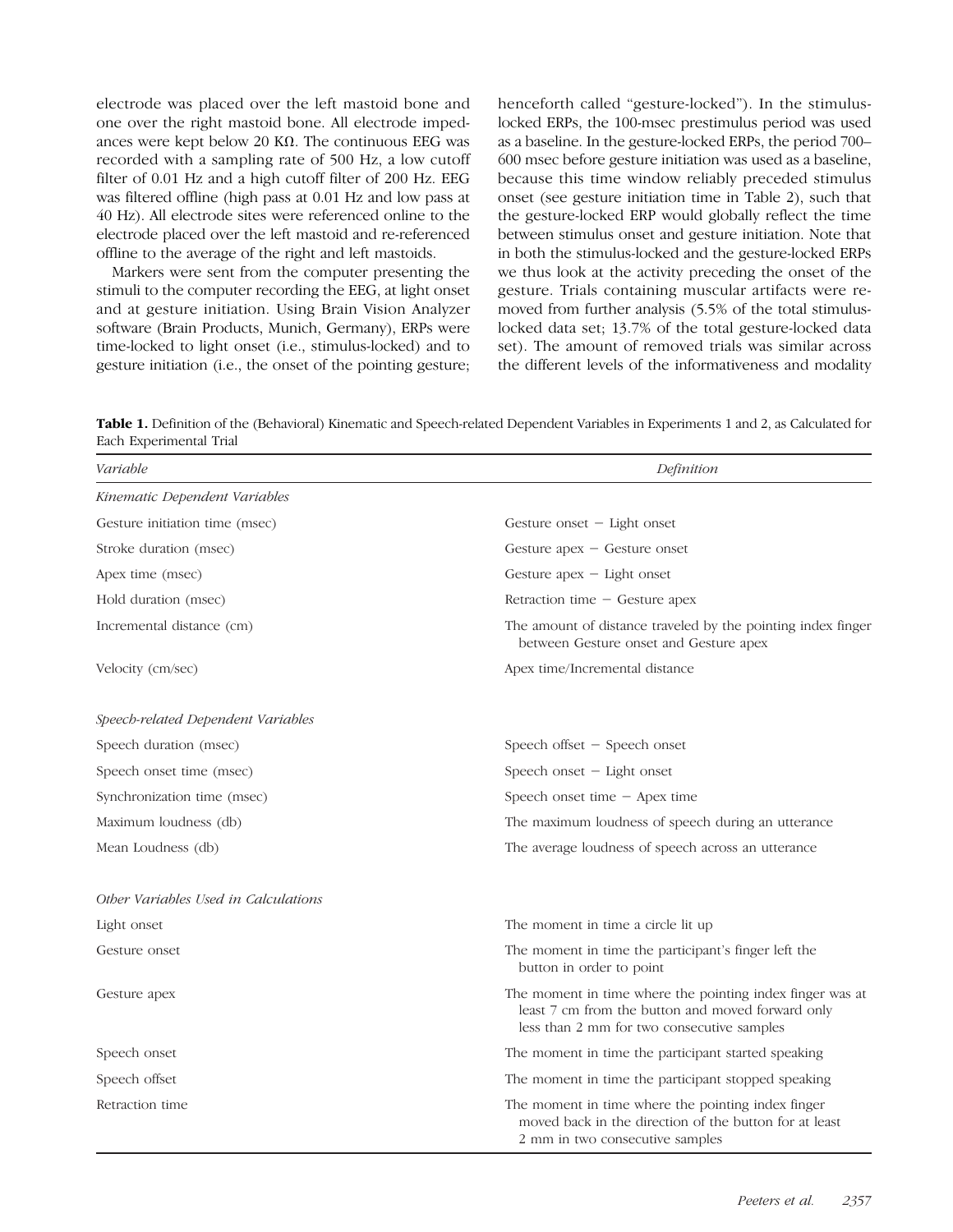| Condition        | <b>GIT</b> | Stroke*   | $A$ <i>pex</i> * | Dist         | Velocity* | $Hold*$       |
|------------------|------------|-----------|------------------|--------------|-----------|---------------|
| More Informative |            |           |                  |              |           |               |
| Gesture-only     | 534 (21)   | 834 (30)  | 1368 (42)        | 51(1)        | 38.5(1)   | 1252 (135)    |
| Gesture + speech | 550 (22)   | 840 (27)  | 1389 (39)        | 51(1)        | 37.8(1)   | 1219 (121)    |
| Less Informative |            |           |                  |              |           |               |
| Gesture-only     | 532 (22)   | 819 (29)  | 1351(41)         | 51(1)        | 39.0(1)   | 1138 (116)    |
| Gesture + speech | 541 (24)   | 826 (27)  | 1367 (40)        | 51(1)        | 38.5(1)   | 1149 (106)    |
| Condition        | SpeechDur  | $SOT^*$   | Sync             | Max Loudness |           | Mean Loudness |
| More Informative |            |           |                  |              |           |               |
| Gesture-only     |            |           |                  |              |           |               |
| Gesture + speech | 1167 (35)  | 1385 (65) | 4(54)            | 82.0 (1)     |           | 70.8(1)       |
| Less Informative |            |           |                  |              |           |               |
| Gesture-only     |            |           |                  |              |           |               |
| Gesture + speech | 1155 (36)  | 1351 (66) | 16(54)           | 82.2 (1)     |           | 70.8(1)       |

Table 2. Overview of the Behavioral Results per Condition in Experiment 1

Duration in msec is displayed for gesture initiation time (GIT), stroke duration (Stroke), apex time (Apex), hold duration (Hold), speech duration (SpeechDur), speech onset time (SOT), and synchronization time (Sync). Furthermore, the incremental distance in cm (Dist), velocity in cm/sec (Velocity), and the maximum and mean loudness of the speech (Max Loudness and Mean Loudness) in db are provided. The SEM is indicated in parentheses. An asterisk next to a variable's name indicates a significant main effect of informativeness in the analysis.

factors. Subsequently, independent component analysis (ICA) was used to correct for ocular artifacts (extended infomax procedure; cf. Lee, Girolami, & Sejnowski, 1999). The mean amplitudes of the ERP waveforms for each condition per subject were entered into repeated-measures ANOVAs in a time window analysis of 100-msec time windows after stimulus onset (0–400 msec) or before gesture initiation (−600 msec until gesture onset), respectively. A subset of five ROIs was selected for the analyses (see Figure 3) based on previous, related work outlined in the Introduction. An anterior ROI was selected on the basis of the findings in Henderson et al. (2002). A potential modulation of the readiness potential as a function of our informativeness manipulation would be reflected in an effect over left central but not right central electrode sites, because all participants were right-handed and pointing with their right index finger. Therefore, a left middle ROI and a right middle ROI were selected. Finally, a possible P300 (P3b) effect would occur in posterior electrode sites, possibly right-lateralized (Polich, 2007), which led to the selection of a left posterior ROI and a right posterior ROI. In summary, the ERP analyses thus contained the independent variables informativeness (more informative vs. less informative), modality (gesture-only vs. gesture + speech), and ROI (anterior, left middle, right middle, left posterior, right posterior). The Greenhouse and Geisser (1959) correction was applied when appropriate. Corrected degrees of freedom are reported.



Figure 3. Electrode montage. Five ROIs were used in the analysis of the electrophysiological data: anterior (A), left middle (LM), right middle (RM), left posterior (LP), and right posterior (RP).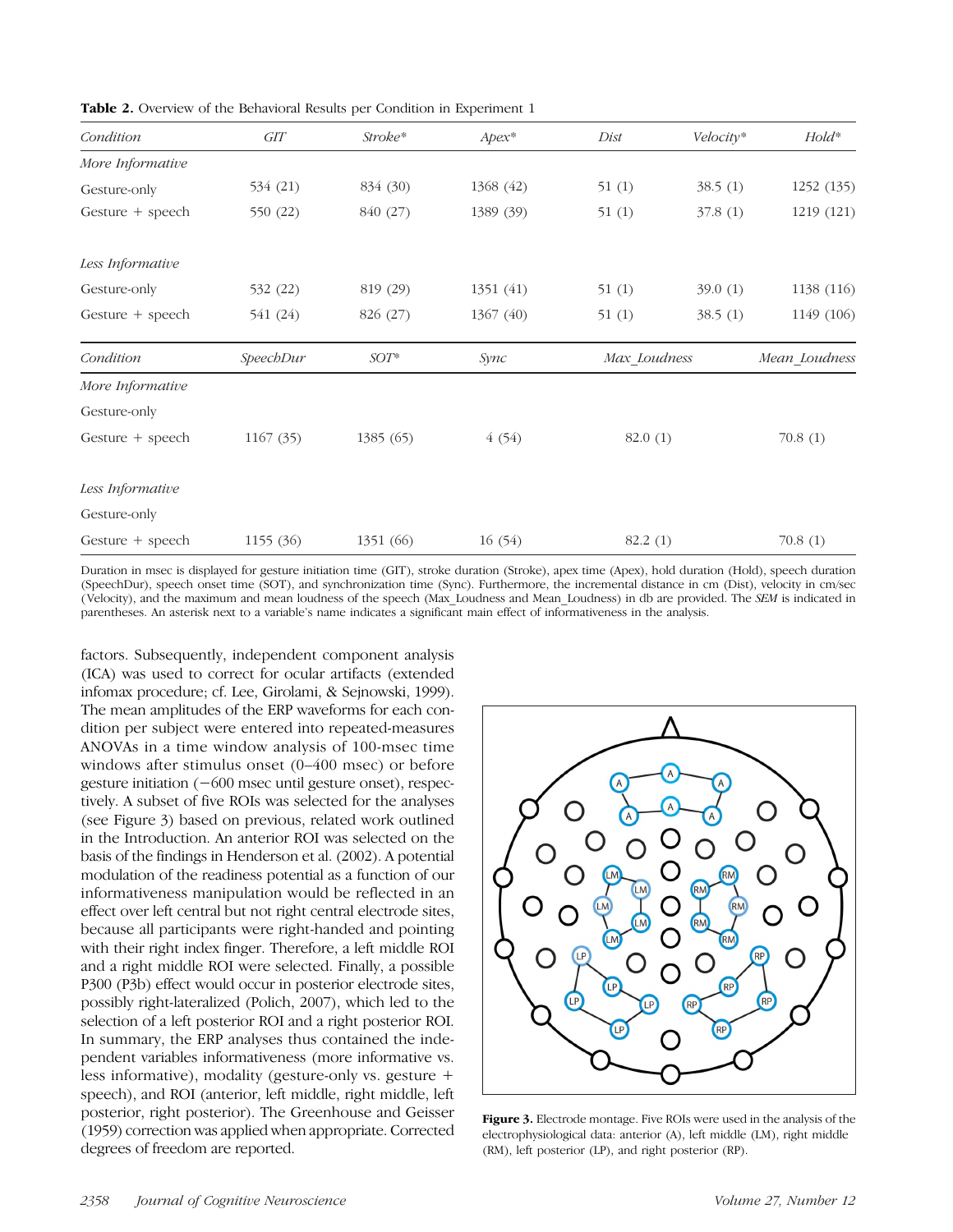# **Results**

#### Behavioral Results

Trials in which the gesture initiation time was below 100 msec or above 2000 msec were considered errors and excluded from all analyses (0.7% of total data set). In addition, trials containing hesitations or errors in the participant's speech were removed from further analyses (0.2% of all data). Separate analyses of variance were performed for each dependent variable with Informativeness (more informative vs. less informative) and Modality (gesture-only vs. gesture  $+$  speech) as within-subject factors. The analyses performed on the gesture initiation time and the incremental distance did not yield any significant main or interaction effects (all  $ps > .05$ ).

The analysis of the stroke duration yielded a significant main effect of Informativeness,  $F(1, 23) = 10.97$ ,  $p =$ .003,  $\eta_p^2 = .32$ . This effect reflected that the duration of the stroke was significantly longer in the more informative condition ( $M = 837$  msec) than in the less informative condition ( $M = 823$  msec). No significant main effect of Modality was found. There was no significant interaction between the two factors.

The analysis of the apex time showed a significant main effect of Informativeness,  $F(1, 23) = 8.15$ ,  $p = .009$ ,  $\eta_p^2 = .26$ . This effect denoted that the apex was reached significantly later in the more informative condition  $(M = 1379 \text{ msec})$ than in the less informative condition  $(M = 1359 \text{ msec})$ . No significant main effect of Modality was found. There was no significant interaction between the two factors.

The analysis on the mean velocity yielded a significant main effect of Informativeness,  $F(1, 23) = 5.75$ ,  $p = .025$ ,  $\eta_{\rm p}^2$  = .20. The velocity of the pointing gesture was significantly lower in the more informative condition  $(M =$ 38.2 cm/s) than in the less informative condition  $(M =$ 38.7 cm/s). Again, no significant main effect of Modality or interaction between the two factors was found.

The analysis performed on the hold duration yielded a significant main effect of Informativeness,  $F(1, 23)$  = 10.17,  $p = .004$ ,  $\eta_p^2 = .31$ . The hold duration was significantly longer in the more informative condition  $(M =$ 1235 msec) compared with the less informative condition  $(M = 1143 \text{ msec})$ . No significant main effect of Modality was found and there was no significant interaction between the two factors.

An analysis on the speech onset time (gesture + speech conditions only) revealed a significant main effect of Informativeness,  $F(1, 23) = 6.79$ ,  $p = .016$ ,  $\eta_p^2 = .23$ . This effect reflected that the speech onset on average took place significantly later in the more informative condition ( $M = 1385$  msec) than in the less informative condition ( $M = 1351$  msec).

Finally, an analysis on the synchronization time in the gesture + speech conditions did not show a significant main effect of Informativeness ( $p = .16$ ), indicating that the onset of the speech and the apex of the gesture were aligned similarly across conditions and independently

from the informativeness of the gesture. The maximum loudness and mean loudness of the speech did not differ significantly across informativeness, nor did the speech duration (all  $ps > .05$ ).

In summary, participants prolonged the duration of the stroke and the hold phase of their pointing gesture to be more informative, which led to a gesture with a lower velocity and delayed the moment at which the apex was reached. Table 2 summarizes all behavioral results from Experiment 1.

### Electrophysiological Results

Trials defined as errors or outliers in the behavioral analyses were also excluded from the ERP analyses. Separate ERPs were computed for each condition in the experiment. By-participant analyses (both stimulus-locked and gesture-locked) were performed with Informativeness, Modality, and ROI as independent variables. Only significant effects at the 5% level are reported, unless explicitly stated otherwise.

Stimulus-locked analysis. The omnibus stimulus-locked analysis firstly revealed a significant Informativeness  $\times$  ROI interaction effect in time windows 200–300 msec,  $F(2, 52) =$  $4.58, p = .012, \eta_p^2 = .17, \text{ and } 300-400 \text{ msec}, F(2, 45) = 3.39,$  $p = .044$ ,  $\eta_{\rm p}^2 = .13$  after stimulus onset. Follow-up analyses showed a significant main effect of Informativeness in the 300–400 msec time window in the right posterior ROI only,  $F(1, 23) = 5.53, p = .028, \eta_p^2 = .19$ . This effect reflected a significantly more positive ERP wave for the more informative condition compared with the less informative condition. We will refer to this effect as a P300 or P3b effect (cf. Polich, 2007). There was a trend toward a similar effect of Informativeness in the 200–300 msec time window in the right posterior ROI,  $F(1, 23) = 3.14$ ,  $p = .090$ ,  $\eta_p^2 = .12$ .

Second, the omnibus analysis revealed a significant main effect of Modality in the 100–200 msec time window,  $F(1, 23) = 6.27, p = .020, \eta_p^2 = .21$ , the 200–300 msec time window,  $F(1, 23) = 4.77$ ,  $p = .039$ ,  $\eta_p^2 = .17$ , and the 300–400 msec time window,  $F(1, 23) = 11.17$ ,  $p =$ .003,  $\eta_p^2 = .33$ . These main effects of Modality reflected a significantly more positive ERP wave for the gesture + speech condition compared with the gesture-only condition. No Informativeness  $\times$  Modality interaction effect was found in any time window (all  $Fs \leq 1$ ). Figure 4 graphically presents the stimulus-locked ERP results.

Gesture-locked analysis. The omnibus analysis locked to the onset of the gesture revealed a significant Informativeness × ROI interaction effect in the −100 to 0 msec time window, that is, directly preceding gesture initiation,  $F(3, 66) =$ 6.09,  $p = .001$ ,  $\eta_p^2 = .21$ . Follow-up analyses yielded a significant main effect of Informativeness in this time window in the anterior ROI only,  $F(1, 23) = 5.03$ ,  $p = .035$ ,  $\eta_p^2 = .18$ . This effect reflected a significantly more negative ERP wave for the less informative condition compared with the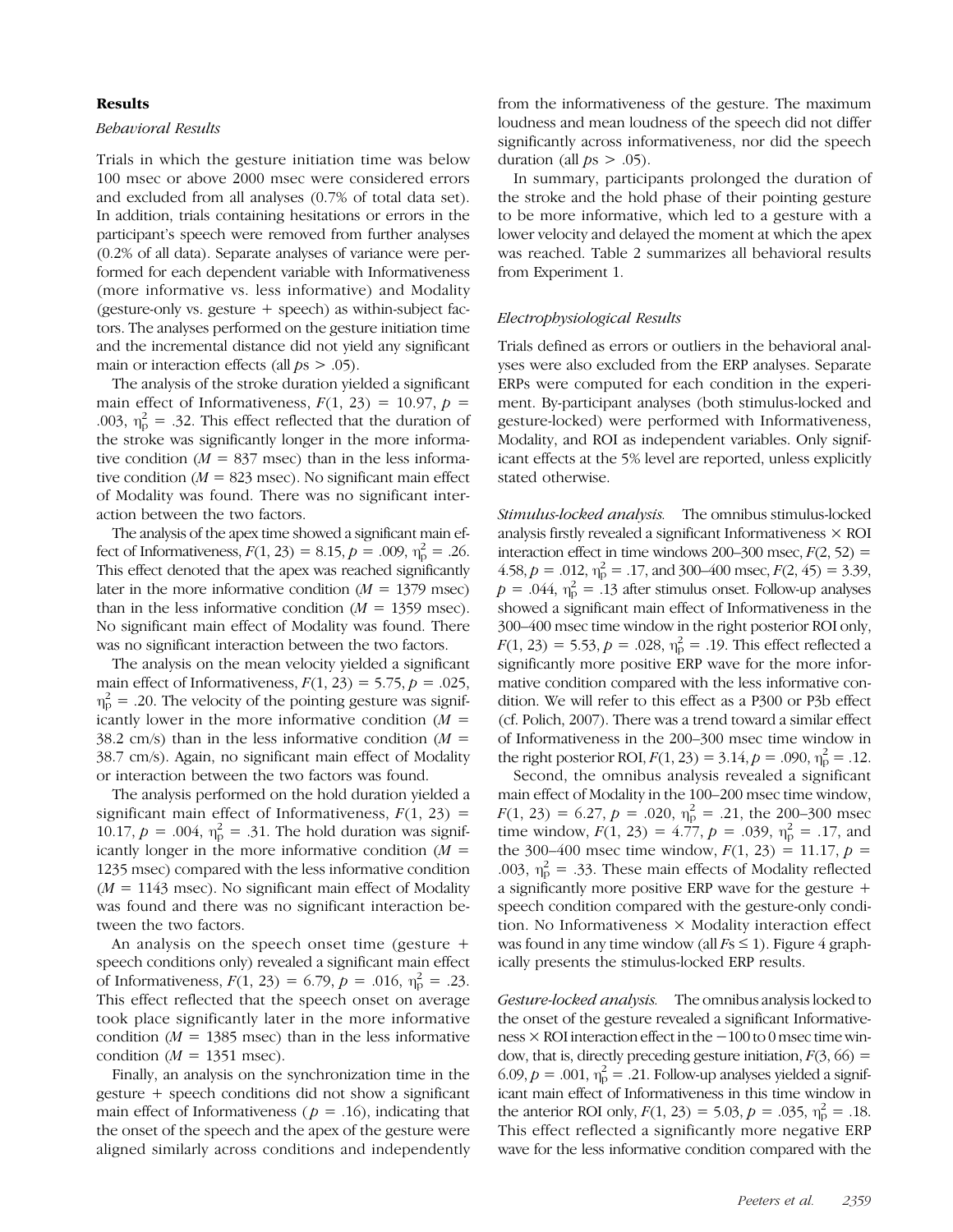

Figure 4. Grand-averaged waveforms and topographic plots corresponding to the voltage difference between conditions in subsequent time windows in the stimulus-locked ERP analysis in Experiment 1 for (A) the main effect of Informativeness (collapsed over modality) and (B) the main effect of Modality (collapsed over informativeness). The electrode site used for the waveforms is indicated in the corresponding topographic plots.

more informative condition (see Figure 5). We will refer to this effect as a frontal marker of informativeness/communicative intent. No such effect was found in any other ROI (all  $Fs \leq 1$ ). No main effect of Modality or Informativeness  $\times$ Modality interaction effects were found (all  $Fs < 1$ ).

#### **Discussion**

Experiment 1 revealed behavioral and electrophysiological correlates of communicative intent in the planning and production of index finger pointing gestures.

Behaviorally, participants prolonged the duration of the stroke of their pointing gesture to be more informative, which led to a gesture with a lower velocity and delayed the moment at which the apex was reached. In addition, the poststroke hold phase of the gesture was maintained for longer. The kinematic properties of participants' pointing gestures were not affected by the concurrent production of speech (in line with Chieffi et al., 2009), and similar kinematic effects of communicative intent were found in situations where people only used gesture to communicate compared to situations where speech and gesture were simultaneously produced. In addition, participants temporally aligned the onset of their deictic linguistic expression with the moment the pointing gesture reached its apex, regardless of whether

the gesture was more or less informative. No effect of participants' communicative intentions was found in the quality of the (largely informationally redundant) speech itself. We will discuss the theoretical implications of these findings in the General Discussion.

Neurophysiologically, the stimulus-locked ERPs showed a (parietal) P3b effect with smaller amplitude for the more informative condition, independent of modality. As outlined in the Introduction, P3b amplitude may be modulated by task-related cognitive demands that drive attentional resource allocation, such that its amplitude is smaller when a task requires greater amounts of attentional resources (Polich, 2007). Smaller amplitude of the stimulus-locked P3b in the more informative condition may therefore reflect that participants voluntarily allocated more attentional resources when planning a more informative gesture for their addressee. Furthermore, the gesture-locked waveforms showed a frontal marker of communicative intent directly preceding the onset of the pointing movement. As shown in Figure 5, they resembled the readiness potential (Kornhuber & Deecke, 1965) but had a clearly different distribution over the scalp (i.e., more anterior and less lateralized). The frontal locus of this effect is reminiscent of the locus of electrophysiological findings in infant studies tapping into developing joint attentional mechanisms related to pointing in infancy (e.g., Henderson et al.,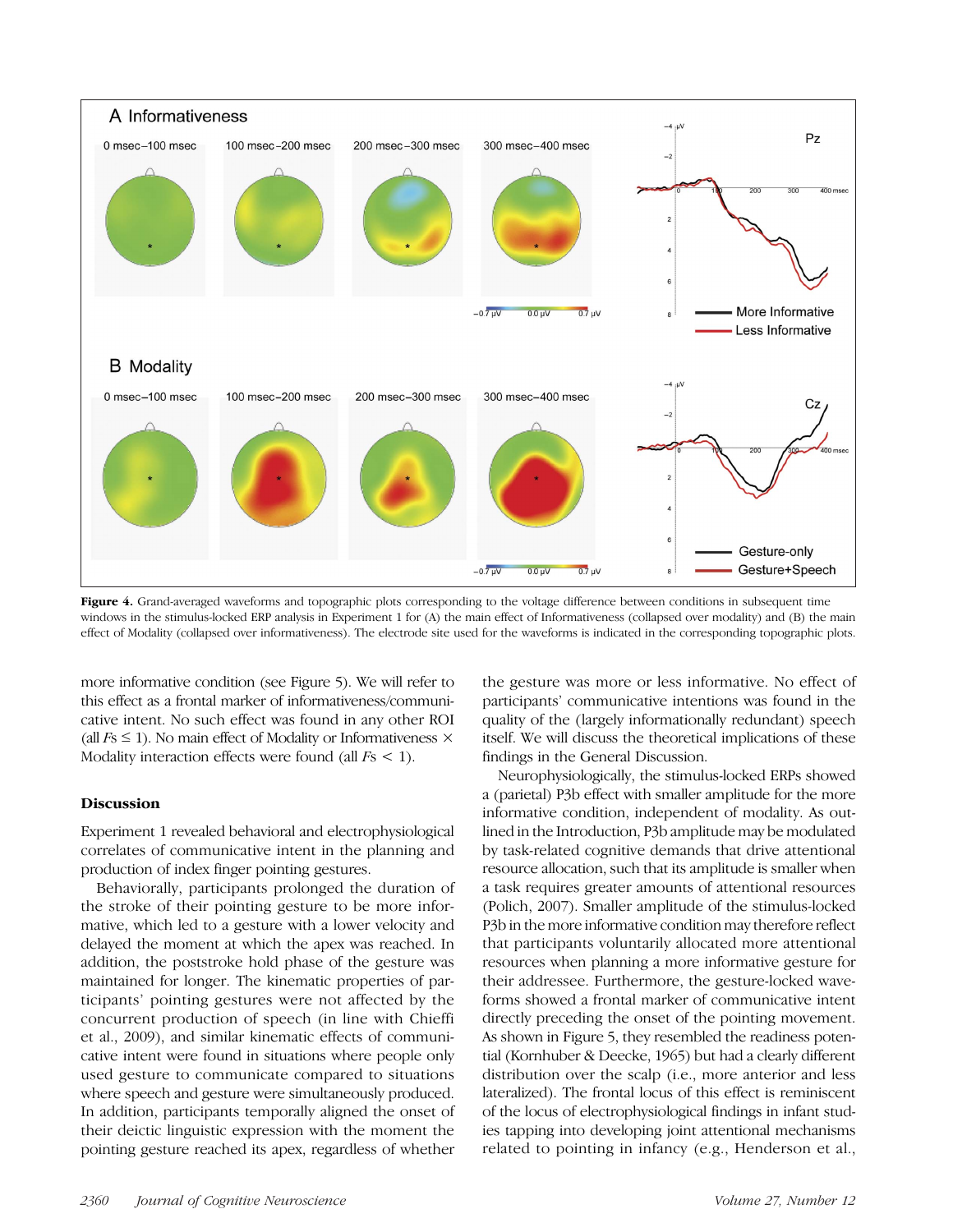2002). More generally, in the planning and production of pointing gestures, frontal effects have been interpreted as reflecting the involvement of intention-related "mentalizing" networks (e.g., Brunetti et al., 2014). Our effect modulating the readiness potential (see Figure 5) thus suggests an interaction between planning a motor program and activation of the mentalizing network (Amodio & Frith, 2006).

It is an open question to what extent the kinematic and electrophysiological findings obtained in Experiment 1 are specific to situations in which the gesture is carrying the main informational burden in a multimodal speech act. It is possible that whenever speech itself is informative enough to single out a referent, people no longer design the kinematics of their concomitant gesture to be maximally informative (Cooperrider, 2011; Bangerter, 2004; see also Enfield et al., 2007), although they may still have a similar communicative intention. We tested this possibility in a second experiment, presented below, in which participants crucially had to refer to the color of the circle that lit up, and the addressee's task was to note down the color of the circle. Because the color and not the location of the circle was now the important aspect of the stimulus, in this case the speech modality and not the gestural modality carried the informational burden. This manipulation thus allowed us to investigate whether the extent to which people modify the kinematic characteristics of their pointing gesture on the basis of their communicative intentions is dependent on

how they distribute the informational burden over two modalities (speech and gesture). In Experiment 2, therefore, the informativeness of the deictic act was thus manipulated in the speech modality, which was either paired with a redundant pointing gesture (bimodal condition) or not (unimodal condition).

Furthermore, Experiment 2 will show whether the intentional and attentional neurophysiological markers that we found in Experiment 1 are specific to cases where pointing gestures carry the main informational burden or whether they are modality-independent instead. A frontal speech-locked ERP effect of informativeness may suggest a common intention-related mechanism in the planning of both referential gesture and speech. Moreover, if the stimulus-locked P3b effect indeed reflects (voluntary) attentional resource allocation, it will be independent of whether participants' task is to refer to the spatial location (as in Experiment 1) or color (as in Experiment 2) of the entity they point at and attend to.

# EXPERIMENT 2

### Method

#### Participants

Twenty-four new participants  $(12 \text{ women}; \text{mean age})$ 21.7 years) matching the criteria from Experiment 1 took

Figure 5. Top: Grand-averaged waveforms and topographic plot corresponding to the voltage difference between conditions for the main effect of Informativeness (collapsed over modality) in the gesturelocked ERP analysis in Experiment 1 in the time window directly preceding gesture initiation in the anterior ROI. Bottom: The readiness potential and its locus over the scalp across all gesture-locked trials. The electrode site used for the waveforms is indicated in the topographic plots.

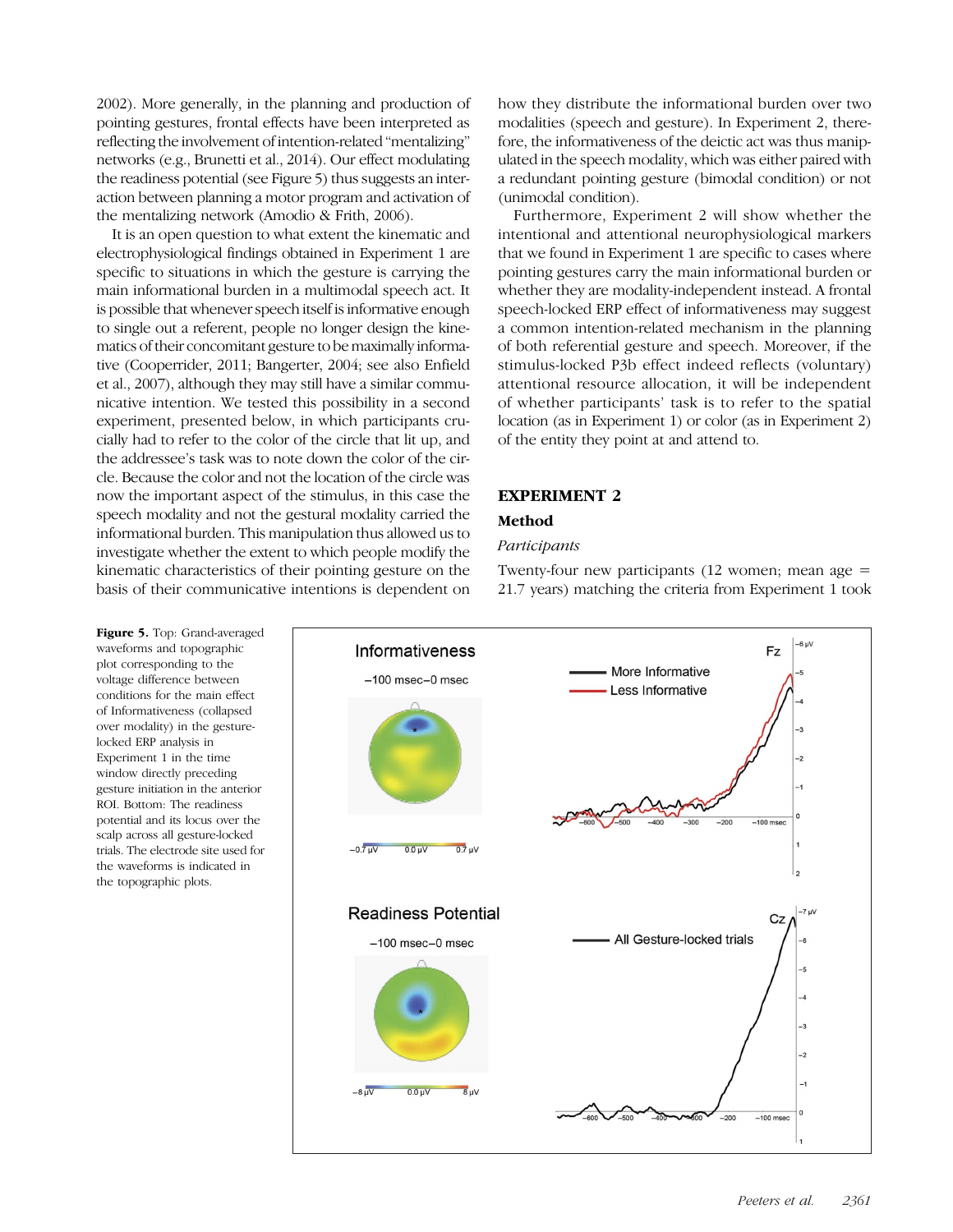part in Experiment 2. Data from six additional participants were obtained but had to be discarded due to technical failure during the experiment or due to the presence of a large number of trials that contained movement artifacts. All participants provided written informed consent and were paid  $\epsilon$  20 for participation.

# Experimental Design and Setup

Similar to Experiment 1, stimuli were four white circles in a horizontal line on the top of the screen, mirroring four circles on the back screen. Each circle could light up in blue or yellow. Again, the addressee (the same confederate as in Experiment 1) looked at the back screen (providing the corresponding view of the four circles the participant was seeing) and the actual participant via a camera. On all trials, participants referred to the circle that lit up. In contrast with Experiment 1, the addressee noted on a paper form the color of the circle that lit up (and not the location). In addition, the addressee listened to the participant's speech via speakers in the addressee's room.

The informativeness of the speech (more informative vs. less informative) as well as the modality of the deictic act (speech-only vs. gesture  $+$  speech) were manipulated in a  $2 \times 2$  within-participants design. In the more informative condition, a circle turned blue or yellow only on the participants' screen but not on the back screen. To make the pointing gesture in the speech + gesture condition redundant, the location of the circle that lit up was marked by a cross in the more informative condition on the back screen only (see Figure 2). The participant's speech was the only source of information on which the addressee had to base his decision in determining the color of the circle referred to by the participant. In the less informative condition, the corresponding circles would light up on both the participant's and the addressee's screen. This rendered the participant's speech less informative in this condition, because the addressee saw the respective circle light up in either blue or yellow on the back screen at the same moment as the participant saw the corresponding, same color circle light up.

The modality factor was manipulated by having participants use either one or two modalities in referring to the circles. In speech-only blocks, when a circle lit up participants said de blauwe cirkel ("the blue circle") or de gele cirkel ("the yellow circle"), depending on the color of the circle, without producing a pointing gesture. In gesture + speech blocks, participants uttered the same phrase but now also produced an index finger pointing gesture toward the location of the circle that lit up. Note that, because on all trials the location of the circle was known by the addressee and because the location of the circle was irrelevant for the task performed by the addressee in Experiment 2, the gesture was never informative (neither in the more informative nor in the less informative blocks). The rationale for this was that we were interested in the possible effect of the mere presence of gesture as a second modality, independent from the informativeness of the deictic act that was manipulated separately in the speech modality. The trial structure was the same as in Experiment 1.

# Procedure

The experimental procedure was the same as in Experiment 1. Again, the results of the posttest questionnaire revealed that all participants thought the confederate addressee was another (naive) participant who performed well on their task.

# Kinematic, Electrophysiological, and Speech Recordings

The kinematic, electrophysiological, and speech recordings were done similarly to Experiment 1. EEG was recorded continuously, and ERPs were time-locked separately to light onset (i.e., stimulus-locked), gesture initiation (in the gesture + speech blocks; "gesture-locked"), and voice onset (in the speech-only blocks; "speechlocked"). The stimulus-locked preprocessing and ERP analyses were the same as in Experiment 1. The gesturelocked analysis was also the same as in Experiment 1 except for the absence of the modality factor due to gesture being produced only in gesture + speech blocks in this experiment. An additional analysis in 100 msec time windows preceding the speech was carried out on ERPs time-locked to speech onset during speech-only blocks. Separate analyses were carried out for 100 msec time windows during the 900-msec preceding speech onset. The 1000–900 msec time window preceding speech onset was used as a baseline period, because this time window reliably preceded speech onset time in the speech-only blocks (regardless of informativeness). Trials containing muscular artifacts were removed from further analysis (7.4% of the total stimulus-locked data set; 17.1% of the total gesture-locked data set; 8.2% of the total speechlocked data set). The amount of removed trials was similar across the different levels of informativeness and modality. Inspection of the EEG data confirmed that it was not feasible to further look into speech-locked ERPs in the gesture  $+$  speech blocks due to the concurrent pointing gesture creating movement artifacts before speech onset (gesture onset systematically preceded voice onset).

# Results

# Behavioral Results

Trials on which the gesture initiation time or the speech onset time was below 100 msec or above 2000 msec were considered errors and excluded from all analyses (0.5% of total data set). In addition, trials containing hesitations or errors in the participant's speech were removed from further analysis (0.3% of all data).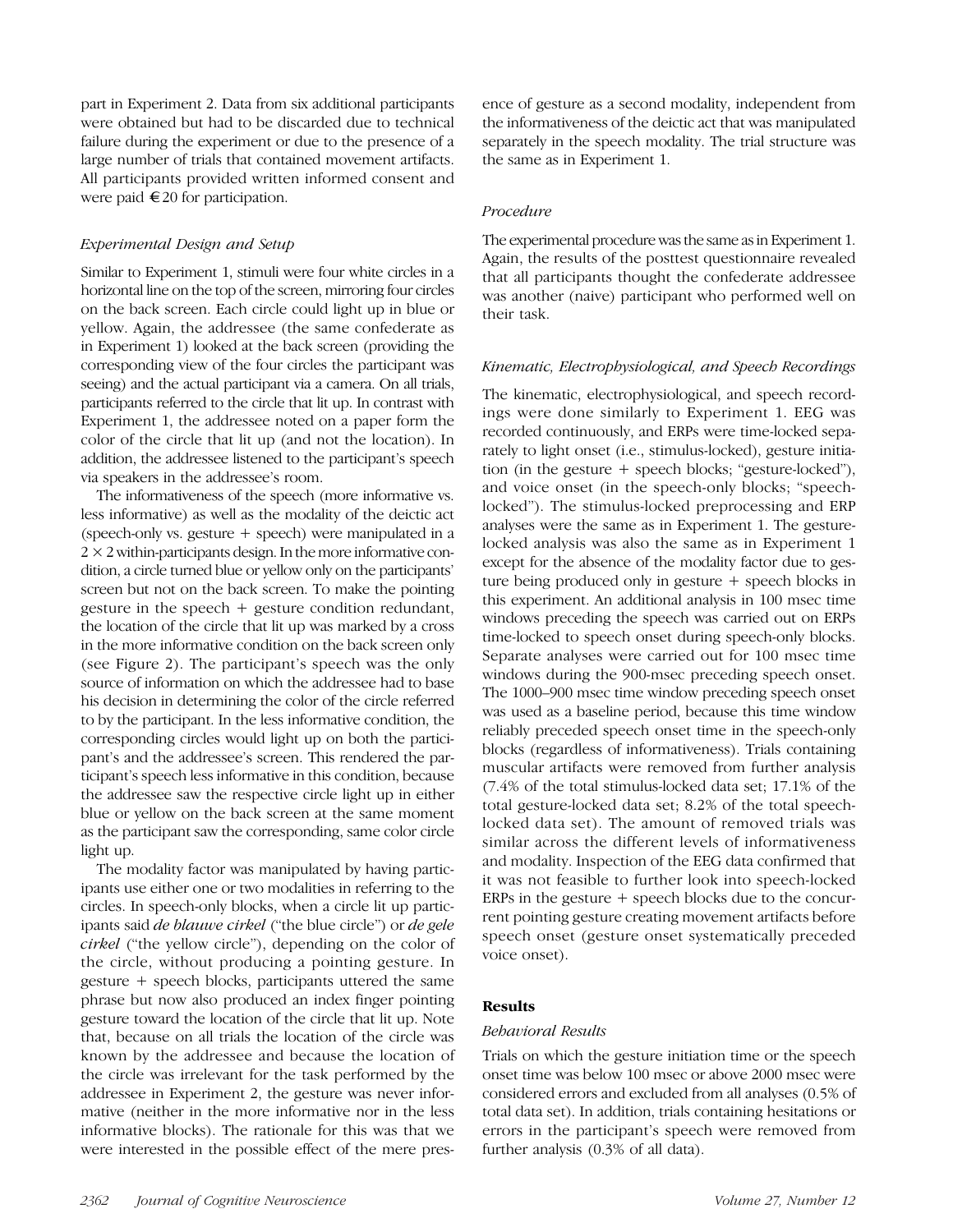First, separate analyses of variance were performed on the speech duration and the speech onset time with Informativeness (more informative vs. less informative) and Modality (speech-only or gesture + speech) as within-subject factors. The analysis of the speech onset time revealed a significant main effect of Modality,  $F(1, 23) = 87.49$ ,  $p =$ .001,  $\eta_p^2$  = .79, with the speech onset being significantly later in the gesture + speech condition  $(M = 976 \text{ msec})$  compared with the speech-only condition  $(M = 706 \text{ msec})$ . The analysis of the speech duration yielded a significant main effect of Modality,  $F(1, 23) = 5.74$ ,  $p = .025$ ,  $\bar{p}_p^2 = .20$ , driven by the speech duration being significantly longer in the gesture  $+$  speech condition ( $M = 1111$  msec) compared with the speech-only condition ( $M = 1095$  msec).

Both the analysis of the maximum loudness of the speech and the analysis of the mean loudness of the speech showed a significant main effect of Modality, F(1,  $(23) = 16.55, p = .001, \eta_p^2 = .42 \text{ and } F(1, 23) = 8.73, p =$ .007,  $\eta_p^2 = .28$ , respectively. This indicated that participants spoke more loudly in the bimodal compared with the unimodal conditions. In all these analyses, no significant main effect of Informativeness was found, and there was no significant interaction between the two factors.

In the gesture  $+$  speech conditions, participants manually pointed at the circle on the screen while linguistically referring to it. Repeated-measures analyses of variance with Informativeness as the single within-subject factor were carried out on the same dependent variables as in Experiment 1. The analysis of the stroke duration showed a significant main effect of Informativeness,  $F(1, 23) = 5.42$ ,  $p = .029$ ,  $\eta_{\rm p}^2$  = .19. This effect denoted that the duration of the stroke was significantly longer in the more informative condition ( $M = 707$  msec) than in the less informative condition ( $M = 698$  msec). Analyses of gesture initiation time, apex time, incremental distance, velocity, hold duration, and synchronization time did not yield any significant effect (all  $ps > .05$ ). Table 3 summarizes all behavioral results from Experiment 2.

### Electrophysiological Results

Trials defined as errors or outliers in the behavioral analyses were also excluded from the ERP analyses. Separate ERPs were computed for each condition in the experiment. Byparticipant analyses were performed with Informativeness and ROI as independent variables. In the stimulus-locked analysis, Modality was added as a factor. Only significant effects at the 5% level are reported, unless explicitly stated otherwise.

Stimulus-locked analysis. The omnibus stimulus-locked analysis firstly revealed a significant Informativeness  $\times$  ROI interaction effect in the 200–300 msec time window,  $F(2, 1)$  $(42) = 3.32, p = .049, \eta_p^2 = .13,$  and in the 300–400 msec time window,  $F(2, 40) = 4.37$ ,  $p = .024$ ,  $\eta_p^2 = .16$ . Followup analyses revealed that these interactions reflected a

Table 3. Overview of the Behavioral Results per Condition in Experiment 2

| Condition        | <b>GIT</b> | Stroke*  | $A$ <i>pex</i> | Dist         | Velocity | Hold          |
|------------------|------------|----------|----------------|--------------|----------|---------------|
| More Informative |            |          |                |              |          |               |
| Speech-only      |            |          |                |              |          |               |
| Gesture + speech | 552 (27)   | 707 (24) | 1259 (39)      | 42(1)        | 34.3(1)  | 592 (78)      |
| Less Informative |            |          |                |              |          |               |
| Speech-only      |            |          |                |              |          |               |
| Gesture + speech | 548 (26)   | 698 (25) | 1247 (38)      | 42(1)        | 34.5(1)  | 576 (76)      |
| Condition        | SpeechDur  | SOT      | Sync           | Max_Loudness |          | Mean_Loudness |
| More Informative |            |          |                |              |          |               |
| Speech-only      | 1095 (39)  | 711 (31) |                | 78.6 $(1)$   |          | 66.1(1)       |
| Gesture + speech | 1114 (43)  | 977 (46) | 28(3)          | 79.5 $(1)$   |          | 66.5(1)       |
| Less Informative |            |          |                |              |          |               |
| Speech-only      | 1095 (42)  | 702 (32) |                | 78.5 $(1)$   |          | 65.8(1)       |
| Gesture + speech | 1108(44)   | 976 (48) | 27(3)          | 79.2 (1)     |          | 66.5(1)       |

Duration in msec is displayed for gesture initiation time (GIT), stroke duration (Stroke), apex time (Apex), hold duration (Hold), speech duration (SpeechDur), speech onset time (SOT), and synchronization time (Sync). Furthermore, the incremental distance in cm (Dist), velocity in cm/sec (Velocity), and the maximum and mean loudness of the speech (Max\_Loudness and Mean\_Loudness) in db are provided. The SEM is indicated between parentheses. An asterisk next to a variable's name indicates a significant main effect of Informativeness in the analysis.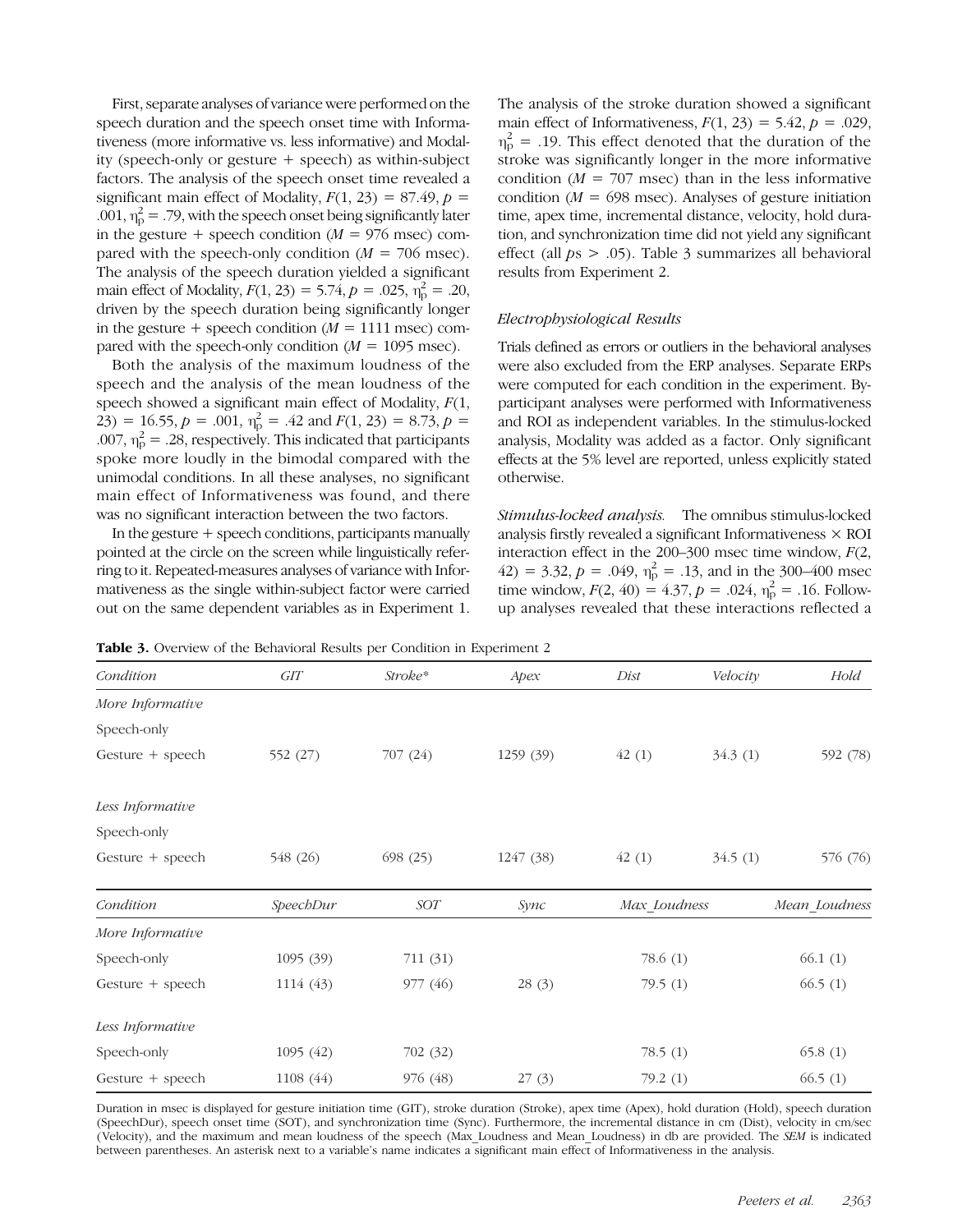

Figure 6. Grand-averaged waveforms and topographic plots corresponding to the voltage difference between conditions in subsequent time windows in the stimulus-locked ERP analysis in Experiment 2 for (A) the main effect of Informativeness (collapsed over modality) and (B) the main effect of Modality (collapsed over informativeness). The electrode site used for the waveforms is indicated in the corresponding topographic plots.

significant main effect of Informativeness in the right posterior ROI in the 200–300 msec time window,  $F(1, 23)$  = 8.87,  $p = .007$ ,  $\eta_{\rm p}^2 = .28$ , and in the 300–400 msec time window,  $F(1, 23) = 7.19$ ,  $p = .013$ ,  $\eta_p^2 = .24$ . We will again refer to this effect as a P300 or P3b effect (cf. Polich, 2007). A trend toward such a main effect of informativeness was found in the left posterior ROI in the 300–400 msec time window,  $F(1, 23) = 3.68$ ,  $p = .068$ ,  $\eta_p^2 = .14$ . No main effects of Informativeness were found in the other ROIs (all  $Fs < 1$ ).

Secondly, the omnibus analysis revealed a significant Modality  $\times$  ROI interaction effect in the 100–200 msec time window,  $F(3, 59) = 3.11$ ,  $p = .040$ ,  $\eta_p^2 = .12$ , in the 200–300 msec time window,  $F(2, 56) = 12.88$ ,  $p = .001$ ,  $\eta_{\rm p}^2$  = .36, and in the 300–400 msec time window,  $F(3)$ ,  $(66) = 24.73$ ,  $p = .001$ ,  $\eta_p^2 = .52$ . Follow-up analyses revealed a significant main effect of Modality that reached significance in the 200–300 msec time window in the left middle ROI only ( $p < .001$ ) before becoming significant

Figure 7. Grand-averaged waveforms and topographic plot corresponding to the voltage difference between conditions in the speech-locked ERP analysis in Experiment 2 for the main effect of Informativeness. The electrode site used for the waveforms is indicated in the corresponding topographic plot.

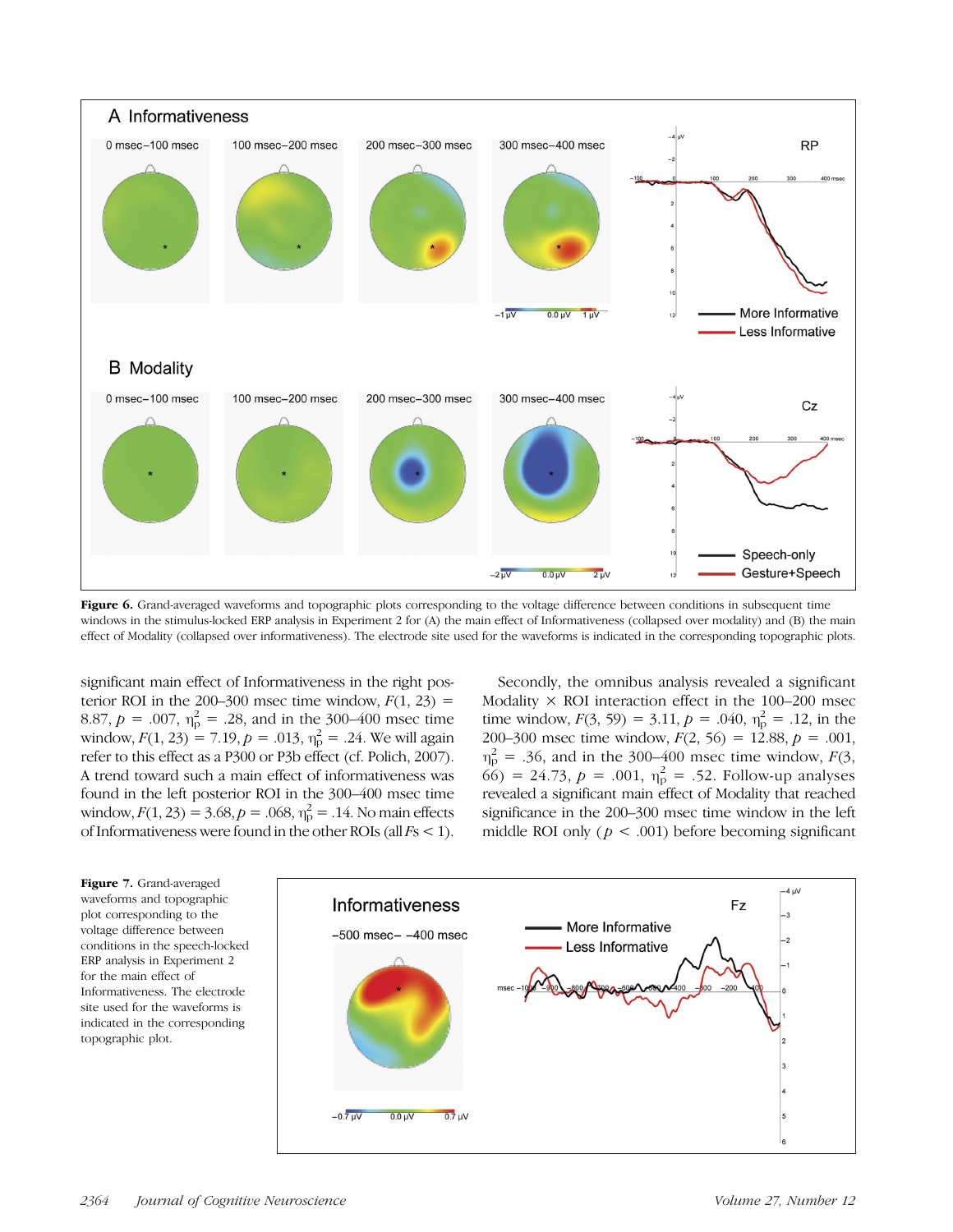in the middle ROIs in the 300–400 msec time window as well (all  $ps < .01$ ), but not in the two posterior ROIs (both  $Fs < 1$ ). Figure 6 shows the effects of informativeness and modality in the stimulus-locked analysis.

Gesture-locked analysis. The omnibus gesture-locked analysis showed a significant Informativeness  $\times$  ROI interaction effect in the time window 200–100 msec preceding gesture initiation,  $F(2, 52) = 4.15$ ,  $p = .017$ ,  $\eta_p^2 = .15$ . However, this effect did not reflect a significant main effect of Informativeness in any of the ROIs separately (all  $ps > .14$ ).

Speech-locked analysis. The only significant effect in the omnibus analysis locked to speech onset was a significant Informativeness  $\times$  ROI interaction effect in the time window 500–400 msec preceding speech onset,  $F(2, 48) = 3.18$ ,  $p=$ .049,  $\eta_p^2$  = .12. This effect reflected a trend toward a main effect of Informativeness in the anterior ROI in this time window,  $F(1, 23) = 3.78$ ,  $p = .064$ ,  $\eta_p^2 = .14$ , which was absent in other ROIs (all  $Fs < 2.4$ ). The anterior finding reflected a more negative ERP wave for the more informative condition compared with the less informative condition (see Figure 7).

#### Discussion

Experiment 2 revealed that the kinematic effects obtained in Experiment 1 were largely specific to situations in which gesture carried the main informational burden. Unlike in Experiment 1, in Experiment 2 no effects of informativeness were found in the time in which apex was reached or in the duration of the poststroke hold phase. However, a small effect of informativeness was found in the duration of the stroke of the gesture, with a longer stroke in case of more informative speech. Similar to Experiment 1, no effects of informativeness were found in the speech that participants produced. In comparison with the speech-only condition, the concurrent production of a gesture delayed the onset of speech, prolonged the speech duration, and enhanced its loudness. The stimulus-locked ERP data replicated the P300 effect obtained in Experiment 1, hence suggesting that this effect is modality-independent.<sup>1</sup> A trend toward a frontal ERP effect of informativeness was found preceding the onset of speech. We will discuss the theoretical implications of the findings of both experiments in General Discussion.

## GENERAL DISCUSSION

Two experiments were carried out to further our understanding of how our intentions shape our actions in the specific case of the planning and production of pointing gestures and speech to single out a visible referent, a core everyday human communicative act (Tomasello, 2008; Kita, 2003). Specifically, we investigated whether, and if so how, the kinematics of pointing gestures are shaped by one's communicative intentions and whether

this is modulated by the presence of concurrent speech. In addition, we explored the neural and cognitive mechanisms involved in the planning of communicative pointing gestures and speech.

Behaviorally, the first experiment showed that the kinematics of a pointing gesture vary as a function of the speaker–gesturer's communicative intent. Specifically, the duration of the stroke (and as such its velocity and the moment the apex is reached) was used to be informative. Presumably, this was done to be as precise as possible in pointing at a target, which could be achieved by pointing more slowly. An additional benefit would then be that the addressee would have more time to identify toward which referent the gesture was heading. In addition, participants prolonged the poststroke hold phase of their pointing gesture presumably to assure that the addressee had enough time to identify which referent she pointed to. The fact that people slow down their movement to be more informative generalizes to instrumental actions such as reach-to-grasp movements (Becchio et al., 2012) and communicative manual actions more broadly (Vesper & Richardson, 2014). Presumably, the duration of different subcomponents of the pointing gesture is not the only parameter people may use to communicate effectively, as previous work suggests that also the endpoint location and trajectory of a pointing gesture may be varied in relation to the location of the addressee (Cleret de Langavant et al., 2011).

In line with a previous study (Chieffi et al., 2009), in Experiment 1, the presence of speech as a second modality did not influence pointing gestures' kinematics. Other studies did find effects of the presence of speech on the kinematics of concurrently produced gestures. Gonseth et al. (2013) reported a slower gesture and a longer poststroke hold phase in cases where a pointing gesture was produced without speech compared to when it was produced with concurrent speech. Bernardis and Gentilucci (2006) found that participants shortened various movement phases of their symbolic gestures (e.g., a hand with protruding index finger moving from left to right meaning "NO") when the gesture was produced with meaningful speech compared to when it was produced in isolation. An explanation for the absence of an influence of speech production on gesture kinematics in our study is that speech was purposefully kept very simple, noninformative, and repetitive across our first experiment. Increasing variation in speech (as in Gonseth et al., 2013) or adding a stronger symbolic component to it (as in Bernardis & Gentilucci, 2006) may lead to a stronger influence of speech on gesture kinematics.

The second experiment further specified that the influence of one's communicative intentions on the kinematics of one's pointing gestures is reduced in situations in which one's speech is carrying the informational burden in a multimodal referential act. For instance, participants did not use the duration of the hold phase of their gesture to be more informative in Experiment 2. Thus, when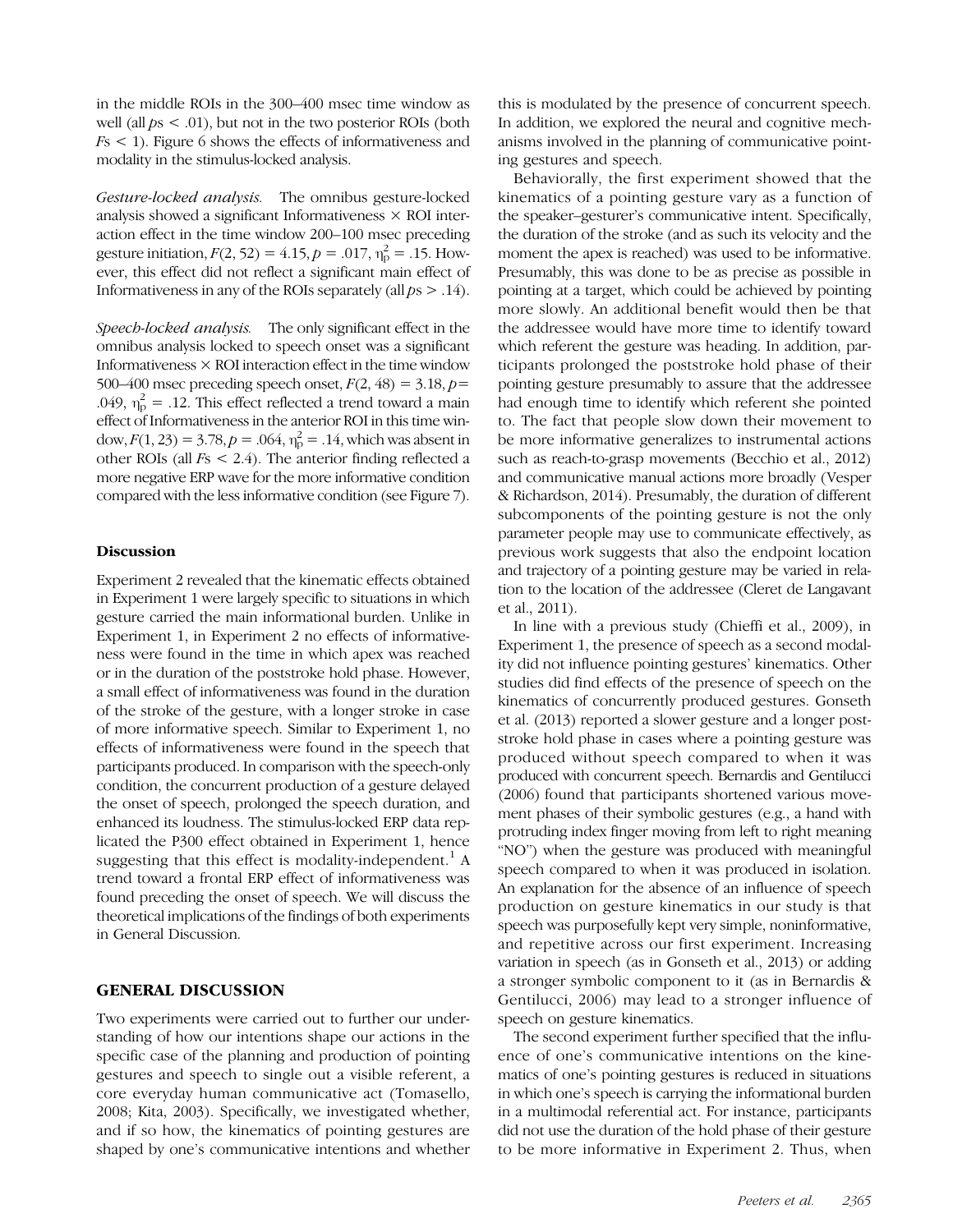speech suffices in transmitting the required information in a certain context, one does not need to exploit the kinematics of one's gesture to the same extent as when the gesture carries the informational burden. Nevertheless, a small modulation of the duration of the gesture's stroke as a function of participants' communicative intentions was found in both experiments (i.e., a longer stroke duration to be more informative). This confirms that speech and gesture are two highly intertwined modalities in the exophoric use of referential expressions and suggests that, even when speech is carrying the most relevant information in a multimodal referential act, one's more global communicative intentions also "flow" into the gestural modality. In contrast, participants neither exploited the loudness and duration of their speech to be more informative in Experiment 2 (see Willems et al., 2010, for a similar finding). One possible explanation is that in the current task the speech content itself was informative enough such that there was no need to change any acoustic or durational parameters to be more informative.

In both our experiments, participants temporally aligned the onset of their deictic linguistic expression with the moment the pointing gesture reached its apex, regardless of whether the gesture was more or less informative. This finding is in line with previous studies showing such temporal alignment of pointing and speech (e.g., Chu & Hagoort, 2014; McNeill, 1992; Levelt et al., 1985) and with models of speech and gesture production that underline the tight synchronization of speech and gesture (e.g., De Ruiter, 2000; Krauss et al., 2000). Previous experimental studies used artificial exogenous factors (such as the application of a load to a cord attached to a participant's wrist during the execution of a gesture; Levelt et al., 1985) to investigate its effects on speech–gesture synchronization. Here, we also show that when characteristics of the gesture vary for endogenous reasons (i.e., communicative intentions), the temporal synchrony between speech and pointing gestures is maintained.

In general, our results fit well with models of speech and gesture production that allow for a role of the speaker– gesturer's communicative intent in modulating the exact form of a gesture, such as the Sketch model (De Ruiter, 2000) and the Interface model (Kita & Özyürek, 2003). However, these models do not specify the exact subcomponents of pointing gestures that people may vary on the basis of their communicative intentions. Our results suggest that duration (and as such the velocity of the stroke and the moment apex is reached) is a free parameter that people use in the execution of their pointing gestures and further specify in which specific components (i.e., stroke or poststroke hold) of the gesture duration is indeed varied. Even when speech is carrying the informational burden in a multimodal referential act, people's communicative intentions may lead to such use of the gesture's movement duration, as evidenced in Experiment 2. Our data cannot be explained by models of speech and gesture production that question whether the speaker's communicative intent plays a role in shaping the form of a gesture (e.g., Krauss et al., 2000).

Neurophysiologically, we observed in both experiments a stimulus-locked P3b effect preceding the production of gesture and/or speech. We argued that P3b amplitude may be modulated by task-related cognitive demands that drive attentional resource allocation, such that its amplitude is smaller when a task requires greater amounts of attentional resources (cf. Polich, 2007). Smaller amplitude of the stimulus-locked P3b in the more informative conditions in Experiment 1 may therefore reflect that participants voluntarily (Kok, 2001) allocated more attentional resources to the task when planning a more informative gesture for their addressee, independent of whether they concurrently produced speech. Experiment 2 clarified that this effect is not specific to the planning of pointing gestures and also generalizes to situations in which referential speech is planned to describe a referent for one's addressee. This finding also confirms that the effect does not index differential visual attention paid to the spatial location or physical properties (e.g., color) of a referent, but rather in our study reflects the allocation of domaingeneral attentional resources that may be used to successfully plan an action on the basis of one's (communicative) intentions.

The gesture-locked frontal ERP marker of communicative intent directly preceding the onset of the pointing gesture was specific to the case where the gesture carried the informational burden (i.e., Experiment 1). The locus of this effect modulating the readiness potential is reminiscent of a previous study investigating pointing by infants, which also identified a frontocentral marker of communicative intent measured using EEG (Henderson et al., 2002). Several other studies have also linked frontal effects in ERPs to "mentalizing" or theory-of-mind-related activations (e.g., Liu, Sabbagh, Gehring, & Wellman, 2004; Sabbagh, 2004) and recent neuroimaging studies relate activity in neuronal structures in frontal cortex to the mentalizing involved in the production and comprehension of communicative pointing (e.g., Brunetti et al., 2014). The fact that our effect reflects a modulation of the readiness potential (Kornhuber & Deecke, 1965) over frontocentral areas suggests an interaction between planning the execution of a motor program and activation of the mentalizing network (Willems et al., 2010; Van Overwalle & Baetens, 2009; Amodio & Frith, 2006). In summary, these findings underline that both intentional and modality-independent attentional mechanisms are active when one plans the execution of a communicative, referential pointing gesture for an addressee.

Finally, a speech-locked trend toward an effect of participants' communicative intentions was found 500– 400 msec preceding the onset of their speech. Interestingly, it had an opposite directionality compared to the frontal gesture-locked effect of participants' communicative intentions. Future research is needed to verify whether the speech finding is robust. Note that, on the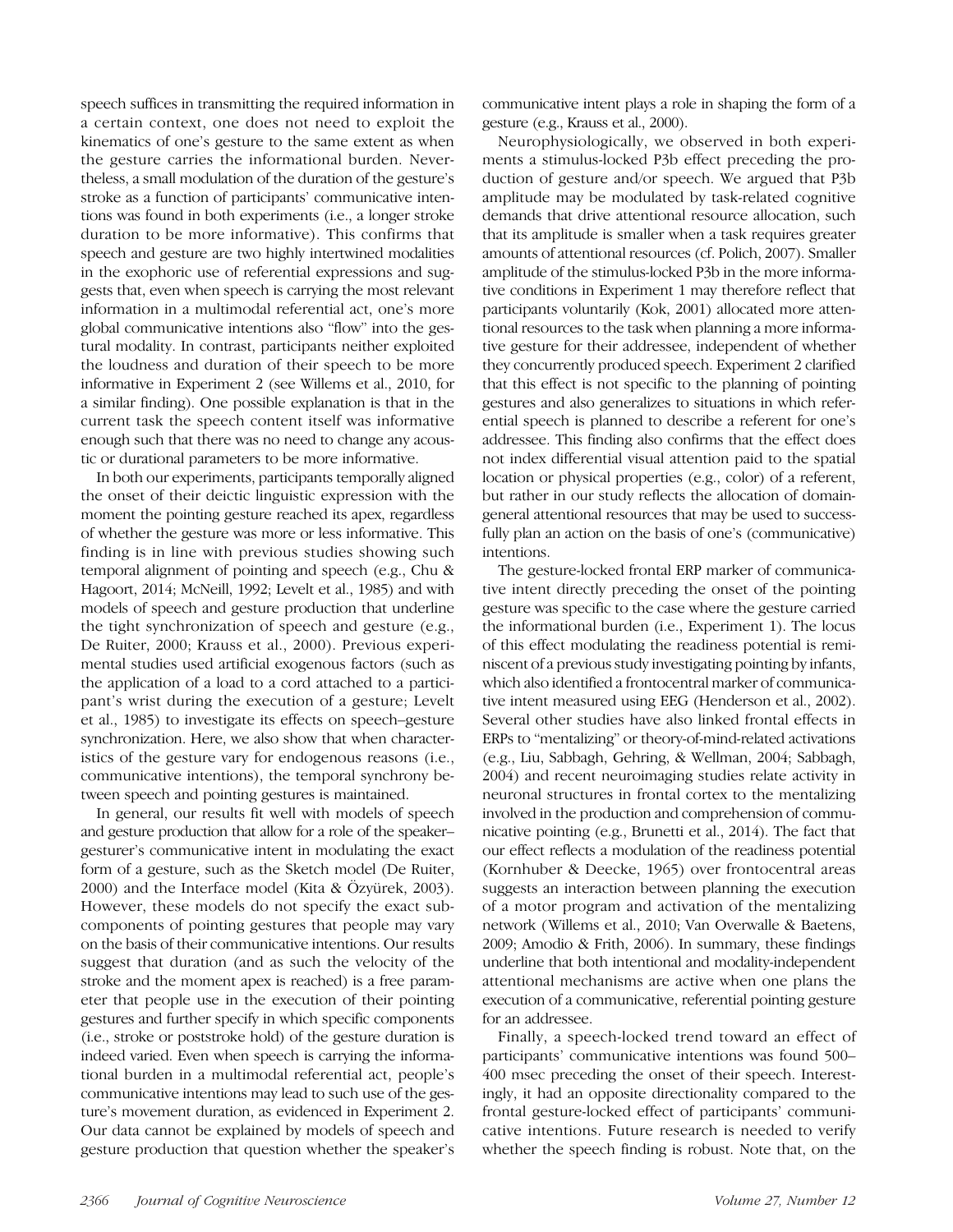basis of models of speech production, the timing of the effect is where one would expect an influence of one's intentions in the speech production process (e.g., Indefrey & Levelt, 2004). The current study shows that it is worthwhile and feasible to investigate the intentions behind speech (and gesture) production, a crucial component of the speech production process.

To conclude, we have shown that people shape the exact kinematics of their pointing gesture as a function of their specific communicative intentions, in tight temporal alignment with their speech, and particularly when the gestural modality carries the informational burden. Furthermore we have shown that both intentional and modality-independent attentional neural mechanisms are active in planning the execution of a communicative pointing gesture. These findings contribute to a better understanding of the complex interplay between action, attention, intention, and language in the core human communicative act of planning and producing referential utterances using speech and gesture.

#### Acknowledgments

We thank Albert Russel for assistance in setting up the experiments, and Charlotte Poulisse for help in data collection.

Reprint requests should be sent to David Peeters, MPI, P.O. Box 310, NL-6500 AH Nijmegen, The Netherlands, or via e-mail: david.peeters@mpi.nl.

#### Note

1. An additional repeated-measures ANOVA with the betweensubject factor Experiment (2: Experiment 1, Experiment 2) and the within-subject factors ROI (2: left posterior, right posterior) and Time Window (2: 200–300 msec, 300–400 msec) was performed on the P3b effect (less informative average ERP minus more informative average ERP), calculated for each subject in both time windows. This analysis did not show any significant main or interaction effect of Experiment, indicating that the size of the P3b effect did not differ statistically across the two experiments.

# REFERENCES

- Amodio, D. M., & Frith, C. D. (2006). Meeting of minds: The medial frontal cortex and social cognition. Nature Reviews Neuroscience, 7, 268–277.
- Bangerter, A. (2004). Using pointing and describing to achieve joint focus of attention in dialogue. Psychological Science, 15, 415–419.
- Bara, B. G. (2010). Cognitive pragmatics. The mental process of communication. Cambridge, MA: The MIT Press.
- Bates, E., Camaioni, L., & Volterra, V. (1975). The acquisition of performatives prior to speech. Merrill-Palmer Quarterly of Behavior and Development, 21, 205–226.
- Becchio, C., Manera, V., Sartori, L., Cavallo, A., & Castiello, U. (2012). Grasping intentions: From thought experiments to empirical evidence. Frontiers in Human Neuroscience, 6, 117.
- Bernardis, P., & Gentilucci, M. (2006). Speech and gesture share the same communication system. Neuropsychologia, 44, 178–190.
- Boersma, P., & Weenink, D. (2009). Praat: Doing phonetics by computer ( Version 5.1. 05) [Computer program].
- Brunetti, M., Zappasodi, F., Marzetti, L., Perrucci, M. G., Cirillo, S., Romani, G. L., et al. (2014). Do you know what I mean? Brain oscillations and the understanding of communicative intentions. Frontiers in Human Neuroscience, 8, 36.
- Butterworth, G. (2003). Pointing is the royal road to language for babies. In S. Kita (Ed.), Pointing. Where language, culture, and cognition meet (pp. 9–33). Hillsdale, NJ: Erlbaum.
- Campisi, E., & Özyürek, A. (2013). Iconicity as a communicative strategy: Recipient design in multimodal demonstrations for adults and children. Journal of Pragmatics, 47, 14–27.
- Carpenter, M., Nagell, K., & Tomasello, M. (1998). Social cognition, joint attention, and communicative competence from 9 to 15 months of age. Monographs of the Society for Research in Child Development, 63, 1–174.
- Chieffi, S., Secchi, C., & Gentilucci, M. (2009). Deictic word and gesture production: Their interaction. Behavioural Brain Research, 203, 200–206.
- Chu, M., & Hagoort, P. (2014). Synchronization of speech and gesture: Evidence for interaction in action. Journal of Experimental Psychology: General, 143, 1726–1741.

Clark, H. H. (2003). Pointing and placing. In S. Kita (Ed.), Pointing. Where language, culture, and cognition meet (pp. 243–268). Hillsdale, NJ: Erlbaum.

- Cleret de Langavant, L., Remy, P., Trinkler, I., McIntyre, J., Dupoux, E., Berthoz, A., et al. (2011). Behavioral and neural correlates of communication via pointing. PloS One, 6, e17719.
- Cooperrider, K. (2011). Reference in action: Links between pointing and language. Doctoral dissertation, University of California, San Diego.
- Csibra, G. (2010). Recognizing communicative intentions in infancy. Mind & Language, 25, 141–168.
- De Ruiter, J. P. (1998). Gesture and speech production. Doctoral dissertation, University of Nijmegen, The Netherlands.
- De Ruiter, J. P. (2000). The production of gesture and speech. In D. McNeill (Ed.), *Language and gesture* (pp. 284–311). Cambridge: Cambridge University Press.
- Enfield, N. J., Kita, S., & De Ruiter, J. P. (2007). Primary and secondary pragmatic functions of pointing gestures. Journal of Pragmatics, 39, 1722–1741.
- Gerwing, J., & Bavelas, J. (2004). Linguistic influences on gesture's form. Gesture, 4, 157–195.
- Gonseth, C., Vilain, A., & Vilain, C. (2013). An experimental study of speech/gesture interactions and distance encoding. Speech Communication, 55, 553-571.
- Greenhouse, S. W., & Geisser, S. (1959). On methods in the analysis of profile data. Psychometrika, 24, 95–112.
- Grice, H. P. (1975). Logic and conversation. In P. Cole & J. L. Morgan (Eds.), Syntax and Semantics: Speech Acts (Vol. 3, pp. 41–58). New York, NY: Academic Press.
- Henderson, L. M., Yoder, P. J., Yale, M. E., & McDuffie, A. (2002). Getting the point: Electrophysiological correlates of protodeclarative pointing. International Journal of Developmental Neuroscience, 20, 449–458.
- Holler, J., & Stevens, R. (2007). The effect of common ground on how speakers use gesture and speech to represent size information. Journal of Language and Social Psychology, 26, 4–27.
- Holler, J., & Wilkin, K. (2011). An experimental investigation of how addressee feedback affects co-speech gestures accompanying speakers' responses. Journal of Pragmatics, 43, 3522–3536.